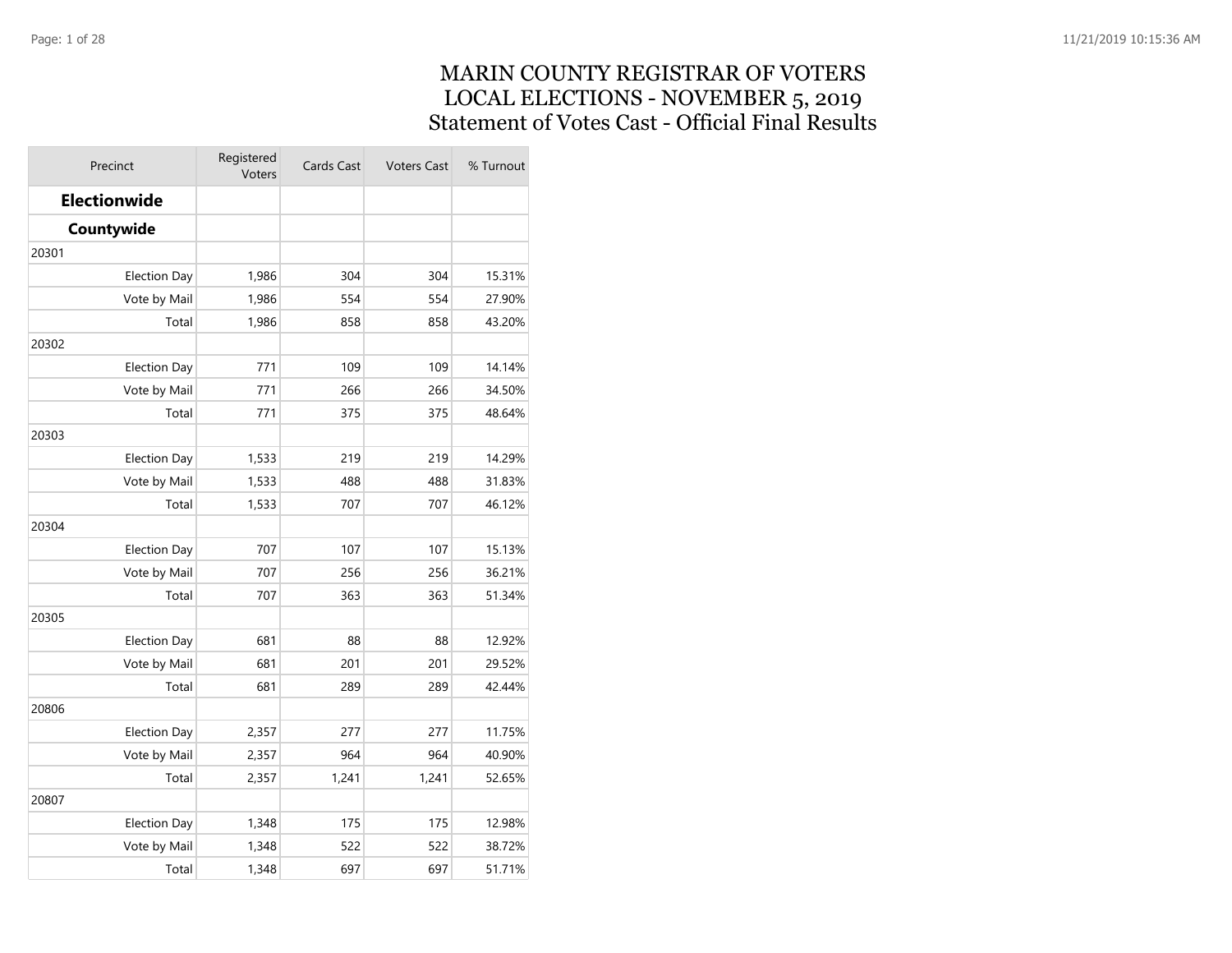**COL** 

| Precinct            | Registered<br>Voters | Cards Cast | <b>Voters Cast</b> | % Turnout |
|---------------------|----------------------|------------|--------------------|-----------|
| 20808               |                      |            |                    |           |
| <b>Election Day</b> | 1,465                | 215        | 215                | 14.68%    |
| Vote by Mail        | 1,465                | 509        | 509                | 34.74%    |
| Total               | 1,465                | 724        | 724                | 49.42%    |
| 20809               |                      |            |                    |           |
| <b>Election Day</b> | 1,602                | 201        | 201                | 12.55%    |
| Vote by Mail        | 1,602                | 545        | 545                | 34.02%    |
| Total               | 1,602                | 746        | 746                | 46.57%    |
| 20810               |                      |            |                    |           |
| <b>Election Day</b> | 856                  | 108        | 108                | 12.62%    |
| Vote by Mail        | 856                  | 266        | 266                | 31.07%    |
| Total               | 856                  | 374        | 374                | 43.69%    |
| 20811               |                      |            |                    |           |
| <b>Election Day</b> | 1,413                | 128        | 128                | 9.06%     |
| Vote by Mail        | 1,413                | 538        | 538                | 38.08%    |
| Total               | 1,413                | 666        | 666                | 47.13%    |
| 30101               |                      |            |                    |           |
| <b>Election Day</b> | 1,506                | 49         | 49                 | 3.25%     |
| Vote by Mail        | 1,506                | 601        | 601                | 39.91%    |
| Total               | 1,506                | 650        | 650                | 43.16%    |
| 31102               |                      |            |                    |           |
| <b>Election Day</b> | 2,320                | 84         | 84                 | 3.62%     |
| Vote by Mail        | 2,320                | 908        | 908                | 39.14%    |
| Total               | 2,320                | 992        | 992                | 42.76%    |
| 31103               |                      |            |                    |           |
| <b>Election Day</b> | 1,393                | 36         | 36                 | 2.58%     |
| Vote by Mail        | 1,393                | 488        | 488                | 35.03%    |
| Total               | 1,393                | 524        | 524                | 37.62%    |
| 31104               |                      |            |                    |           |
| <b>Election Day</b> | 2,527                | 107        | 107                | 4.23%     |
| Vote by Mail        | 2,527                | 819        | 819                | 32.41%    |
| Total               | 2,527                | 926        | 926                | 36.64%    |
| 31205               |                      |            |                    |           |
| <b>Election Day</b> | 982                  | 12         | 12                 | 1.22%     |
| Vote by Mail        | 982                  | 324        | 324                | 32.99%    |
| Total               | 982                  | 336        | 336                | 34.22%    |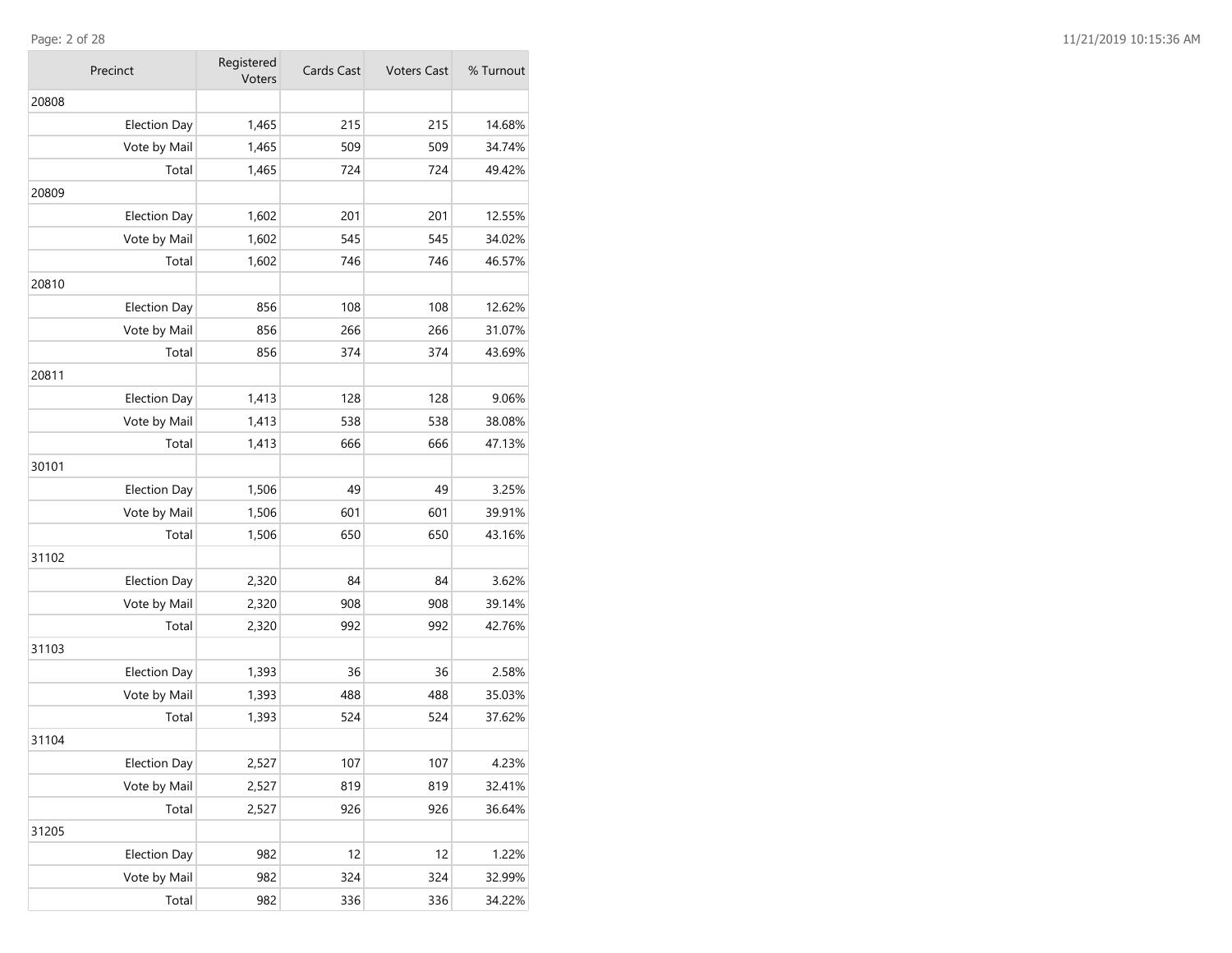**COL** 

| Precinct            | Registered<br>Voters | Cards Cast | <b>Voters Cast</b> | % Turnout |
|---------------------|----------------------|------------|--------------------|-----------|
| 40201               |                      |            |                    |           |
| <b>Election Day</b> | 1,037                | 49         | 49                 | 4.73%     |
| Vote by Mail        | 1,037                | 303        | 303                | 29.22%    |
| Total               | 1,037                | 352        | 352                | 33.94%    |
| 40602               |                      |            |                    |           |
| <b>Election Day</b> | 832                  | 59         | 59                 | 7.09%     |
| Vote by Mail        | 832                  | 268        | 268                | 32.21%    |
| Total               | 832                  | 327        | 327                | 39.30%    |
| 40603               |                      |            |                    |           |
| <b>Election Day</b> | 975                  | 29         | 29                 | 2.97%     |
| Vote by Mail        | 975                  | 284        | 284                | 29.13%    |
| Total               | 975                  | 313        | 313                | 32.10%    |
| 50601               |                      |            |                    |           |
| <b>Election Day</b> | 1,648                | 114        | 114                | 6.92%     |
| Vote by Mail        | 1,648                | 553        | 553                | 33.56%    |
| Total               | 1,648                | 667        | 667                | 40.47%    |
| 50602               |                      |            |                    |           |
| <b>Election Day</b> | 1,157                | 68         | 68                 | 5.88%     |
| Vote by Mail        | 1,157                | 359        | 359                | 31.03%    |
| Total               | 1,157                | 427        | 427                | 36.91%    |
| 50603               |                      |            |                    |           |
| <b>Election Day</b> | 1,592                | 108        | 108                | 6.78%     |
| Vote by Mail        | 1,592                | 536        | 536                | 33.67%    |
| Total               | 1,592                | 644        | 644                | 40.45%    |
| 50604               |                      |            |                    |           |
| <b>Election Day</b> | 972                  | 52         | 52                 | 5.35%     |
| Vote by Mail        | 972                  | 239        | 239                | 24.59%    |
| Total               | 972                  | 291        | 291                | 29.94%    |
| 50605               |                      |            |                    |           |
| <b>Election Day</b> | 785                  | 39         | 39                 | 4.97%     |
| Vote by Mail        | 785                  | 134        | 134                | 17.07%    |
| Total               | 785                  | 173        | 173                | 22.04%    |
| 50606               |                      |            |                    |           |
| <b>Election Day</b> | 1,211                | 60         | 60                 | 4.95%     |
| Vote by Mail        | 1,211                | 295        | 295                | 24.36%    |
| Total               | 1,211                | 355        | 355                | 29.31%    |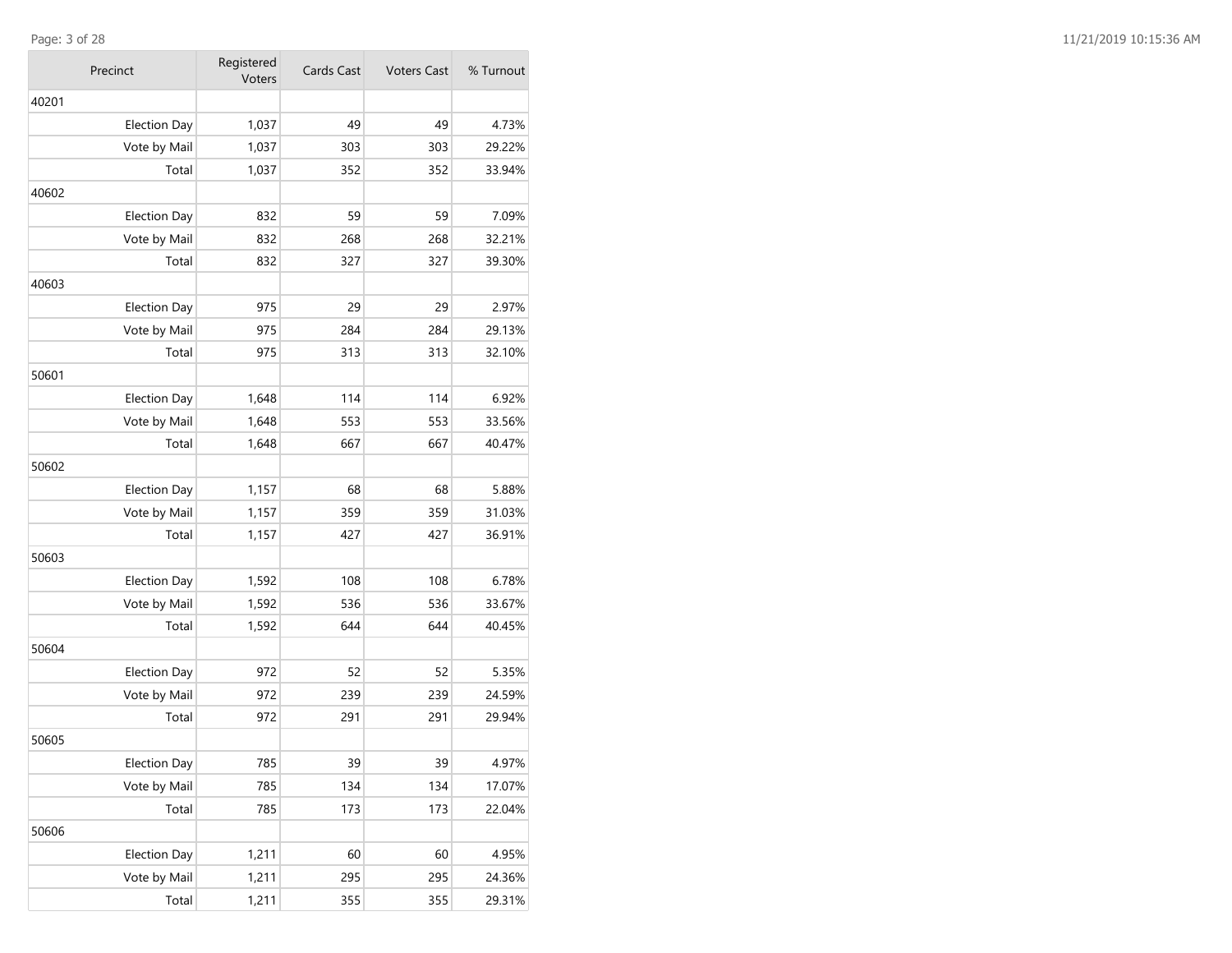$\mathcal{L}_{\mathcal{A}}$ 

| Precinct            | Registered<br>Voters | Cards Cast | <b>Voters Cast</b> | % Turnout |
|---------------------|----------------------|------------|--------------------|-----------|
| 50607               |                      |            |                    |           |
| <b>Election Day</b> | 1,678                | 69         | 69                 | 4.11%     |
| Vote by Mail        | 1,678                | 488        | 488                | 29.08%    |
| Total               | 1,678                | 557        | 557                | 33.19%    |
| 50608               |                      |            |                    |           |
| <b>Election Day</b> | 691                  | 56         | 56                 | 8.10%     |
| Vote by Mail        | 691                  | 247        | 247                | 35.75%    |
| Total               | 691                  | 303        | 303                | 43.85%    |
| 50609               |                      |            |                    |           |
| <b>Election Day</b> | 869                  | 41         | 41                 | 4.72%     |
| Vote by Mail        | 869                  | 260        | 260                | 29.92%    |
| Total               | 869                  | 301        | 301                | 34.64%    |
| 50610               |                      |            |                    |           |
| <b>Election Day</b> | 1,276                | 59         | 59                 | 4.62%     |
| Vote by Mail        | 1,276                | 384        | 384                | 30.09%    |
| Total               | 1,276                | 443        | 443                | 34.72%    |
| 50611               |                      |            |                    |           |
| <b>Election Day</b> | 1,252                | 69         | 69                 | 5.51%     |
| Vote by Mail        | 1,252                | 529        | 529                | 42.25%    |
| Total               | 1,252                | 598        | 598                | 47.76%    |
| 50612               |                      |            |                    |           |
| <b>Election Day</b> | 1,522                | 79         | 79                 | 5.19%     |
| Vote by Mail        | 1,522                | 448        | 448                | 29.43%    |
| Total               | 1,522                | 527        | 527                | 34.63%    |
| 50613               |                      |            |                    |           |
| <b>Election Day</b> | 1,435                | 80         | 80                 | 5.57%     |
| Vote by Mail        | 1,435                | 450        | 450                | 31.36%    |
| Total               | 1,435                | 530        | 530                | 36.93%    |
| 50614               |                      |            |                    |           |
| <b>Election Day</b> | 818                  | 54         | 54                 | 6.60%     |
| Vote by Mail        | 818                  | 257        | 257                | 31.42%    |
| Total               | 818                  | 311        | 311                | 38.02%    |
| 640601              |                      |            |                    |           |
| <b>Election Day</b> | 85                   | 0          | $\boldsymbol{0}$   | 0.00%     |
| Vote by Mail        | 85                   | 22         | 22                 | 25.88%    |
| Total               | 85                   | 22         | 22                 | 25.88%    |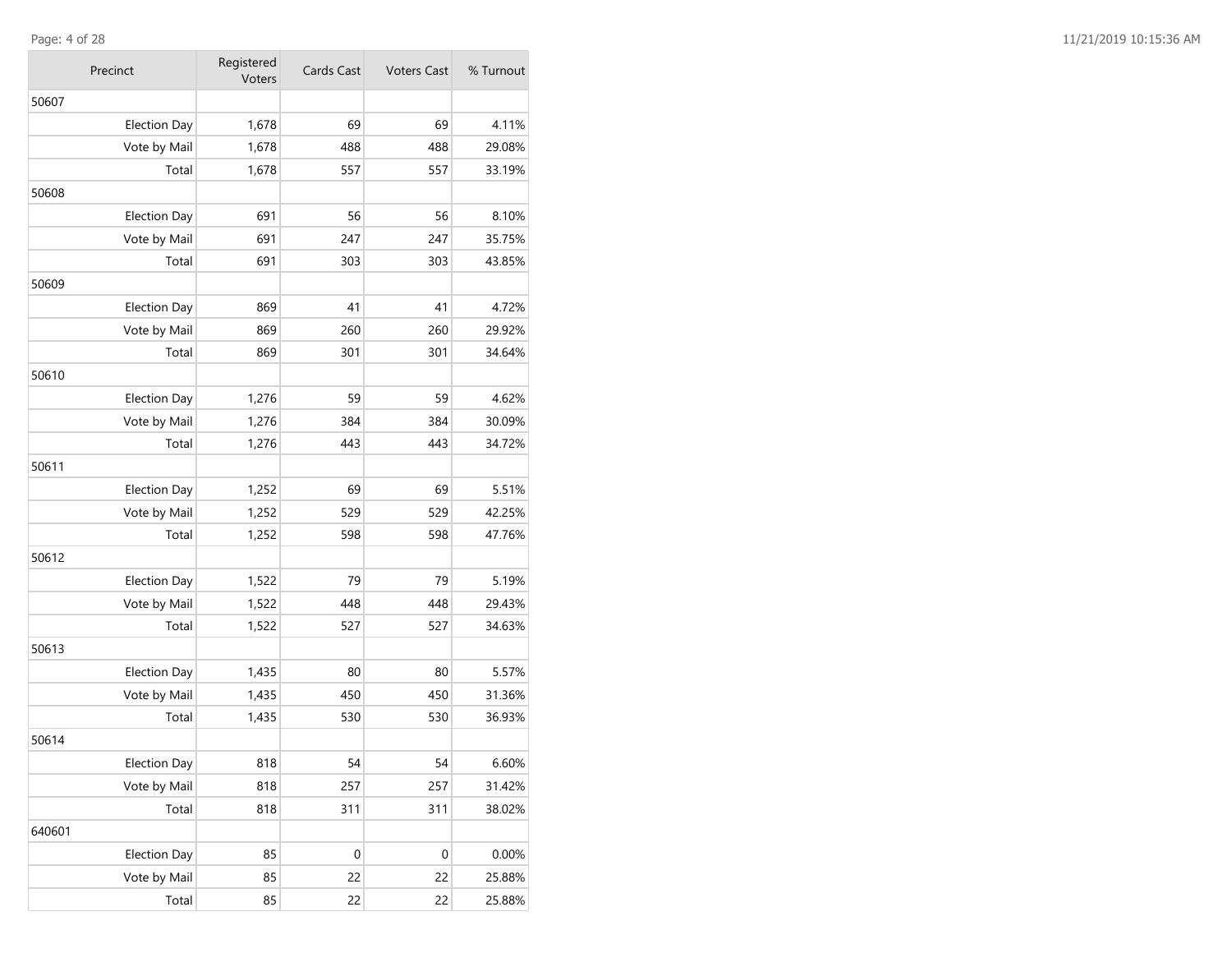| Precinct             | Registered<br>Voters | Cards Cast<br><b>Voters Cast</b> |              | % Turnout |
|----------------------|----------------------|----------------------------------|--------------|-----------|
| 650601               |                      |                                  |              |           |
| <b>Election Day</b>  | 17                   | $\mathbf{0}$                     | $\mathbf{0}$ | 0.00%     |
| Vote by Mail         | 17                   | 3                                | 3            | 17.65%    |
| Total                | 17                   | 3                                | 3            | 17.65%    |
| 650602               |                      |                                  |              |           |
| <b>Election Day</b>  | 38                   | $\mathbf{0}$                     | $\mathbf{0}$ | 0.00%     |
| Vote by Mail         | 38                   | 9                                | 9            | 23.68%    |
| Total                | 38                   | 9                                | 9            | 23.68%    |
| 650603               |                      |                                  |              |           |
| <b>Election Day</b>  | 149                  | $\mathbf 0$                      | $\mathbf{0}$ | 0.00%     |
| Vote by Mail         | 149                  | 27                               | 27           | 18.12%    |
| Total                | 149                  | 27                               | 27           | 18.12%    |
| Countywide - Total   | 43,486               | 17,648                           | 17,648       | 40.58%    |
| <b>Cumulative</b>    |                      |                                  |              |           |
| Cumulative           |                      |                                  |              |           |
| <b>Election Day</b>  | 0                    | $\mathbf{0}$                     | $\mathbf{0}$ | N/A       |
| Vote by Mail         | 0                    | $\mathbf 0$                      | $\mathbf 0$  | N/A       |
| Total                | 0                    | $\mathbf 0$                      | $\mathbf 0$  | N/A       |
| Cumulative - Total   | $\mathbf 0$          | $\mathbf{0}$                     | $\mathbf 0$  | N/A       |
| Electionwide - Total | 43,486               | 17,648                           | 17,648       | 40.58%    |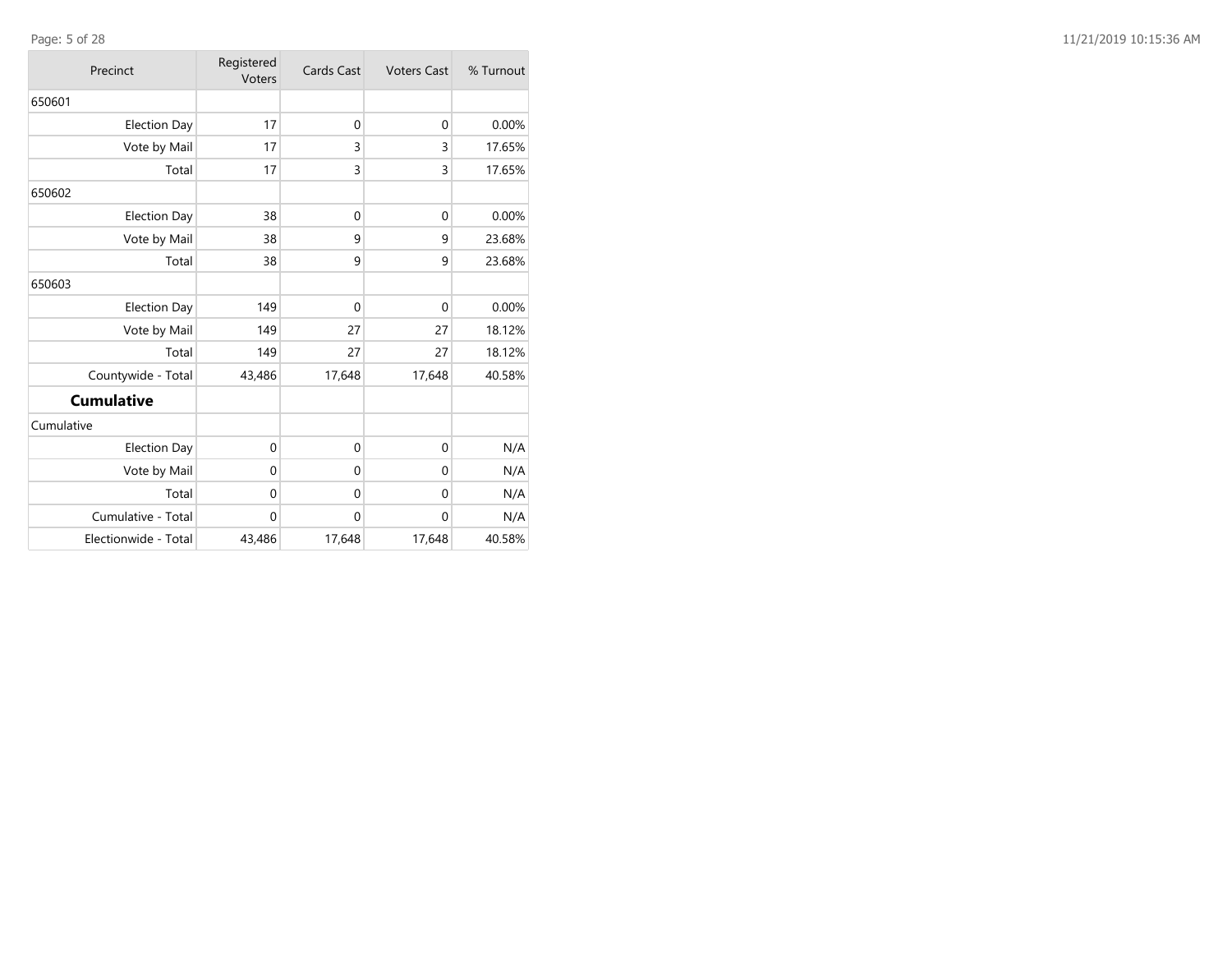$\sim$ 

# **Town of Fairfax Town Council Member (Vote for 2)**

|                                 | <b>Times Cast</b> | Registered<br>Voters |
|---------------------------------|-------------------|----------------------|
| Precinct<br><b>Electionwide</b> |                   |                      |
| Countywide                      |                   |                      |
| 20301                           |                   |                      |
| <b>Election Day</b>             | 304               | 1,986                |
| Vote by Mail                    | 554               | 1,986                |
| Total                           | 858               | 1,986                |
| 20302                           |                   |                      |
| <b>Election Day</b>             | 109               | 771                  |
| Vote by Mail                    | 266               | 771                  |
| Total                           | 375               | 771                  |
| 20303                           |                   |                      |
| <b>Election Day</b>             | 219               | 1,533                |
| Vote by Mail                    | 488               | 1,533                |
| Total                           | 707               | 1,533                |
| 20304                           |                   |                      |
| <b>Election Day</b>             | 107               | 707                  |
| Vote by Mail                    | 256               | 707                  |
| Total                           | 363               | 707                  |
| 20305                           |                   |                      |
| <b>Election Day</b>             | 88                | 681                  |
| Vote by Mail                    | 201               | 681                  |
| Total                           | 289               | 681                  |
| Countywide - Total              | 2,592             | 5,678                |
| <b>Cumulative</b>               |                   |                      |
| Cumulative                      |                   |                      |
| <b>Election Day</b>             | 0                 | 0                    |
| Vote by Mail                    | 0                 | $\mathbf 0$          |
| Total                           | 0                 | 0                    |
| Cumulative - Total              | 0                 | 0                    |
| Electionwide - Total            | 2,592             | 5,678                |

and the state of the con-

| Precinct             | CINDY SWIFT | <b>STEPHANIE</b><br>HELLMAN |  |
|----------------------|-------------|-----------------------------|--|
| Electionwide         |             |                             |  |
| Countywide           |             |                             |  |
| 20301                |             |                             |  |
| <b>Election Day</b>  | 122         | 158                         |  |
| Vote by Mail         | 241         | 275                         |  |
| Total                | 363         | 433                         |  |
| 20302                |             |                             |  |
| <b>Election Day</b>  | 47          | 54                          |  |
| Vote by Mail         | 123         | 138                         |  |
| Total                | 170         | 192                         |  |
| 20303                |             |                             |  |
| <b>Election Day</b>  | 116         | 94                          |  |
| Vote by Mail         | 287         | 203                         |  |
| Total                | 403         | 297                         |  |
| 20304                |             |                             |  |
| <b>Election Day</b>  | 43          | 68                          |  |
| Vote by Mail         | 131         | 136                         |  |
| Total                | 174         | 204                         |  |
| 20305                |             |                             |  |
| <b>Election Day</b>  | 47          | 48                          |  |
| Vote by Mail         | 105         | 118                         |  |
| Total                | 152         | 166                         |  |
| Countywide - Total   | 1,262       | 1,292                       |  |
| <b>Cumulative</b>    |             |                             |  |
| Cumulative           |             |                             |  |
| Election Day         | 0           | 0                           |  |
| Vote by Mail         | 0           | 0                           |  |
| Total                | 0           | $\mathbf 0$                 |  |
| Cumulative - Total   | 0           | 0                           |  |
| Electionwide - Total | 1,262       | 1,292                       |  |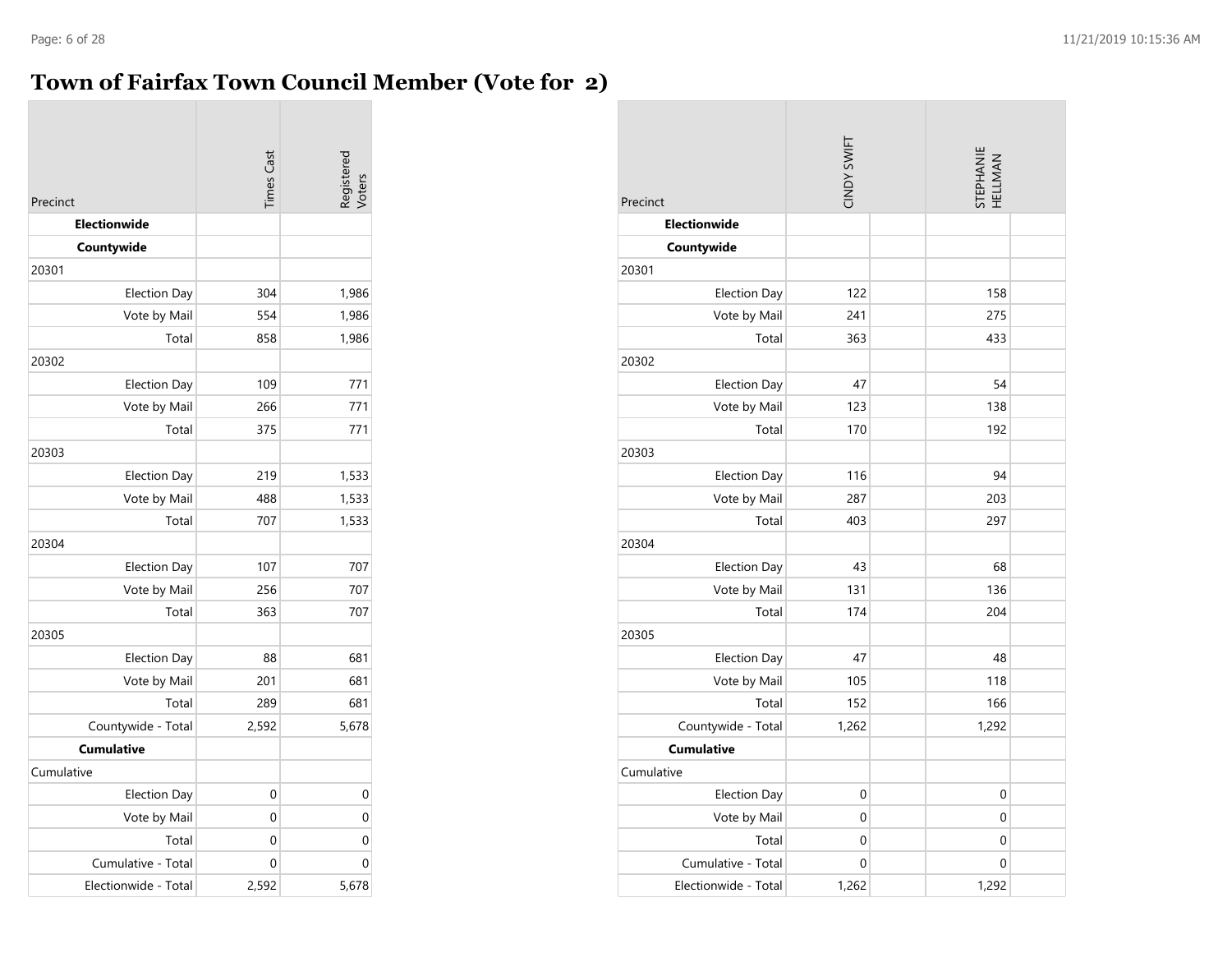| Precinct             | RENEE L.<br>GODDARD | <b>Total Votes</b> |
|----------------------|---------------------|--------------------|
| <b>Electionwide</b>  |                     |                    |
| Countywide           |                     |                    |
| 20301                |                     |                    |
| <b>Election Day</b>  | 201                 | 481                |
| Vote by Mail         | 365                 | 881                |
| Total                | 566                 | 1,362              |
| 20302                |                     |                    |
| <b>Election Day</b>  | 76                  | 177                |
| Vote by Mail         | 152                 | 413                |
| Total                | 228                 | 590                |
| 20303                |                     |                    |
| <b>Election Day</b>  | 147                 | 357                |
| Vote by Mail         | 329                 | 819                |
| Total                | 476                 | 1,176              |
| 20304                |                     |                    |
| <b>Election Day</b>  | 65                  | 176                |
| Vote by Mail         | 139                 | 406                |
| Total                | 204                 | 582                |
| 20305                |                     |                    |
| <b>Election Day</b>  | 54                  | 149                |
| Vote by Mail         | 99                  | 322                |
| Total                | 153                 | 471                |
| Countywide - Total   | 1,627               | 4,181              |
| <b>Cumulative</b>    |                     |                    |
| Cumulative           |                     |                    |
| <b>Election Day</b>  | 0                   | $\mathbf 0$        |
| Vote by Mail         | 0                   | $\mathbf 0$        |
| Total                | 0                   | 0                  |
| Cumulative - Total   | 0                   | $\mathbf 0$        |
| Electionwide - Total | 1,627               | 4,181              |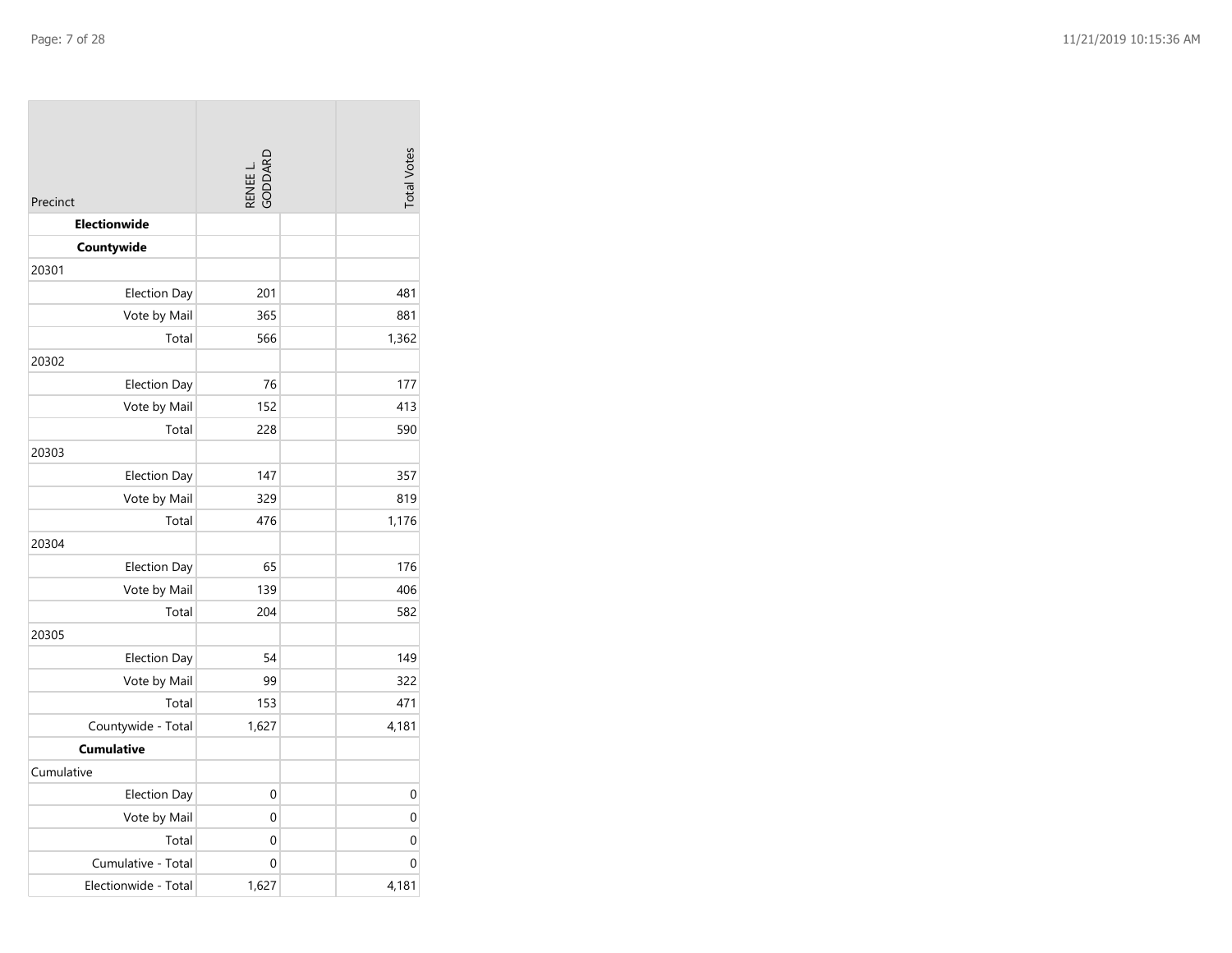# **Town of Fairfax Town Clerk (Vote for 1)**

| Precinct             | <b>Times Cast</b> | Registered<br>Voters |
|----------------------|-------------------|----------------------|
| Electionwide         |                   |                      |
| Countywide           |                   |                      |
| 20301                |                   |                      |
| Election Day         | 304               | 1,986                |
| Vote by Mail         | 554               | 1,986                |
| Total                | 858               | 1,986                |
| 20302                |                   |                      |
| <b>Election Day</b>  | 109               | 771                  |
| Vote by Mail         | 266               | 771                  |
| Total                | 375               | 771                  |
| 20303                |                   |                      |
| <b>Election Day</b>  | 219               | 1,533                |
| Vote by Mail         | 488               | 1,533                |
| Total                | 707               | 1,533                |
| 20304                |                   |                      |
| <b>Election Day</b>  | 107               | 707                  |
| Vote by Mail         | 256               | 707                  |
| Total                | 363               | 707                  |
| 20305                |                   |                      |
| <b>Election Day</b>  | 88                | 681                  |
| Vote by Mail         | 201               | 681                  |
| Total                | 289               | 681                  |
| Countywide - Total   | 2,592             | 5,678                |
| <b>Cumulative</b>    |                   |                      |
| Cumulative           |                   |                      |
| <b>Election Day</b>  | 0                 | 0                    |
| Vote by Mail         | 0                 | 0                    |
| Total                | $\mathbf 0$       | $\mathbf 0$          |
| Cumulative - Total   | 0                 | $\mathbf 0$          |
| Electionwide - Total | 2,592             | 5,678                |

| Precinct             | MICHELE<br>GARDNER | <b>Total Votes</b> |
|----------------------|--------------------|--------------------|
| <b>Electionwide</b>  |                    |                    |
| Countywide           |                    |                    |
| 20301                |                    |                    |
| <b>Election Day</b>  | 241                | 241                |
| Vote by Mail         | 439                | 439                |
| Total                | 680                | 680                |
| 20302                |                    |                    |
| <b>Election Day</b>  | 89                 | 89                 |
| Vote by Mail         | 193                | 193                |
| Total                | 282                | 282                |
| 20303                |                    |                    |
| <b>Election Day</b>  | 173                | 173                |
| Vote by Mail         | 377                | 377                |
| Total                | 550                | 550                |
| 20304                |                    |                    |
| <b>Election Day</b>  | 82                 | 82                 |
| Vote by Mail         | 180                | 180                |
| Total                | 262                | 262                |
| 20305                |                    |                    |
| Election Day         | 67                 | 67                 |
| Vote by Mail         | 154                | 154                |
| Total                | 221                | 221                |
| Countywide - Total   | 1,995              | 1,995              |
| <b>Cumulative</b>    |                    |                    |
| Cumulative           |                    |                    |
| <b>Election Day</b>  | 0                  | 0                  |
| Vote by Mail         | $\mathbf 0$        | 0                  |
| Total                | $\mathbf 0$        | 0                  |
| Cumulative - Total   | 0                  | 0                  |
| Electionwide - Total | 1,995              | 1,995              |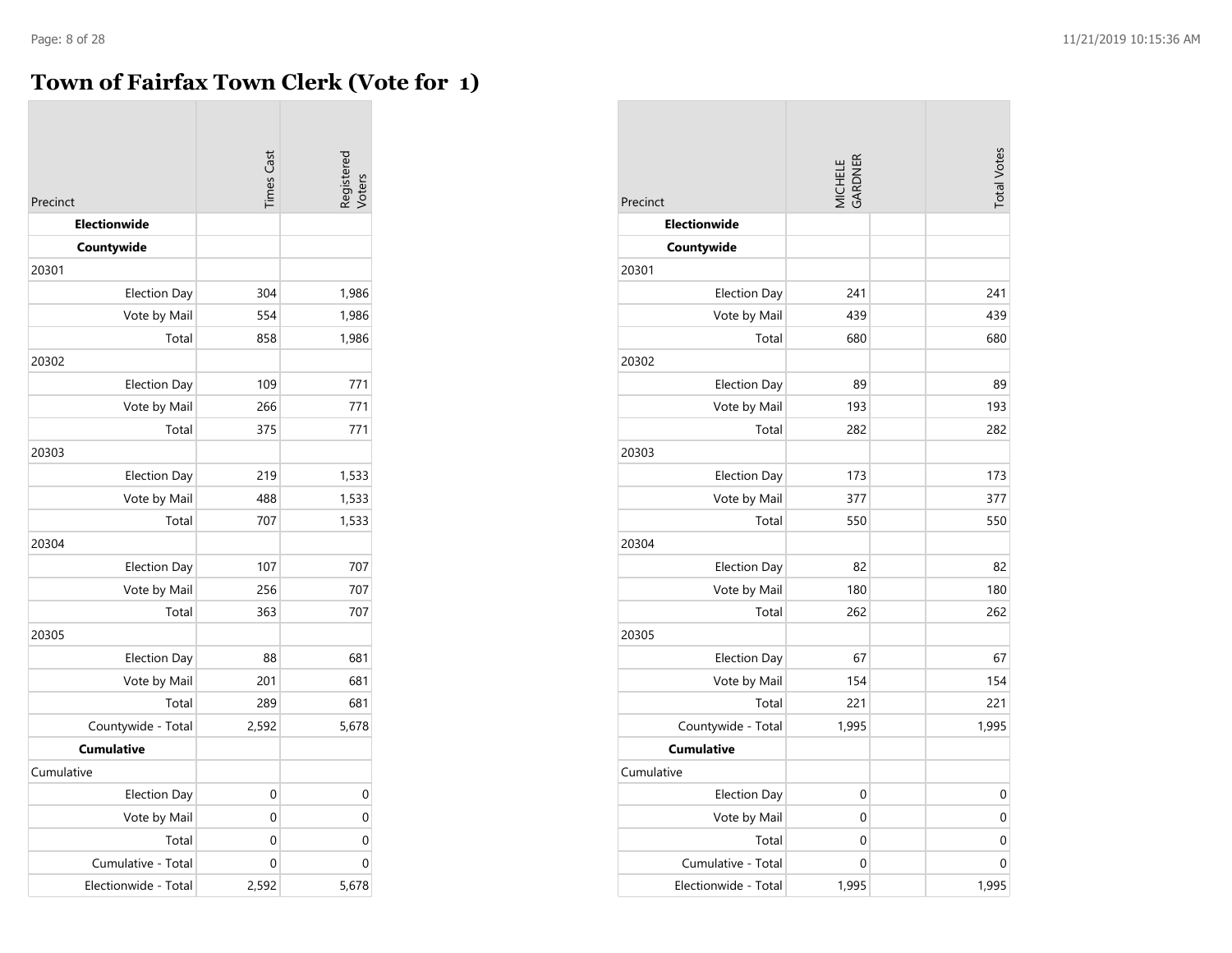# **Town of Fairfax Treasurer (Vote for 1)**

|                      | <b>Times Cast</b> | Registered<br>Voters |
|----------------------|-------------------|----------------------|
| Precinct             |                   |                      |
| <b>Electionwide</b>  |                   |                      |
| Countywide           |                   |                      |
| 20301                |                   |                      |
| <b>Election Day</b>  | 304               | 1,986                |
| Vote by Mail         | 554               | 1,986                |
| Total                | 858               | 1,986                |
| 20302                |                   |                      |
| <b>Election Day</b>  | 109               | 771                  |
| Vote by Mail         | 266               | 771                  |
| Total                | 375               | 771                  |
| 20303                |                   |                      |
| <b>Election Day</b>  | 219               | 1,533                |
| Vote by Mail         | 488               | 1,533                |
| Total                | 707               | 1,533                |
| 20304                |                   |                      |
| <b>Election Day</b>  | 107               | 707                  |
| Vote by Mail         | 256               | 707                  |
| Total                | 363               | 707                  |
| 20305                |                   |                      |
| <b>Election Day</b>  | 88                | 681                  |
| Vote by Mail         | 201               | 681                  |
| Total                | 289               | 681                  |
| Countywide - Total   | 2,592             | 5,678                |
| <b>Cumulative</b>    |                   |                      |
| Cumulative           |                   |                      |
| <b>Election Day</b>  | 0                 | 0                    |
| Vote by Mail         | $\mathbf{0}$      | $\mathbf 0$          |
| Total                | $\mathbf 0$       | $\mathbf 0$          |
| Cumulative - Total   | 0                 | $\mathbf 0$          |
| Electionwide - Total | 2,592             | 5,678                |

| Precinct             | <b>JANET GARVIN</b> | <b>Total Votes</b> |
|----------------------|---------------------|--------------------|
| <b>Electionwide</b>  |                     |                    |
| Countywide           |                     |                    |
| 20301                |                     |                    |
| <b>Election Day</b>  | 231                 | 231                |
| Vote by Mail         | 420                 | 420                |
| Total                | 651                 | 651                |
| 20302                |                     |                    |
| <b>Election Day</b>  | 89                  | 89                 |
| Vote by Mail         | 190                 | 190                |
| Total                | 279                 | 279                |
| 20303                |                     |                    |
| <b>Election Day</b>  | 167                 | 167                |
| Vote by Mail         | 374                 | 374                |
| Total                | 541                 | 541                |
| 20304                |                     |                    |
| Election Day         | 83                  | 83                 |
| Vote by Mail         | 172                 | 172                |
| Total                | 255                 | 255                |
| 20305                |                     |                    |
| <b>Election Day</b>  | 66                  | 66                 |
| Vote by Mail         | 150                 | 150                |
| Total                | 216                 | 216                |
| Countywide - Total   | 1,942               | 1,942              |
| <b>Cumulative</b>    |                     |                    |
| Cumulative           |                     |                    |
| <b>Election Day</b>  | 0                   | 0                  |
| Vote by Mail         | $\mathbf 0$         | 0                  |
| Total                | 0                   | 0                  |
| Cumulative - Total   | 0                   | 0                  |
| Electionwide - Total | 1,942               | 1,942              |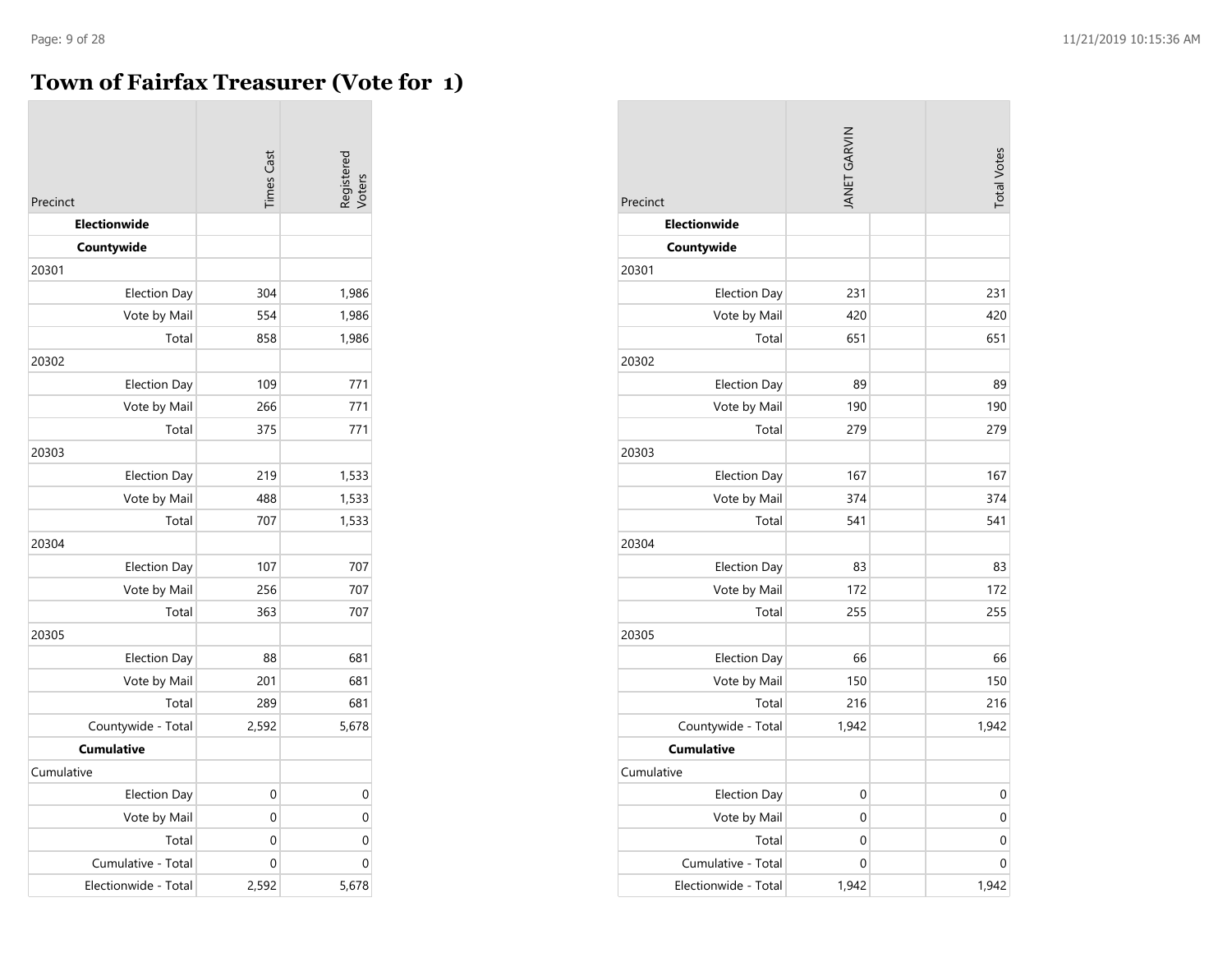# **City of Novato Council District 1 (Vote for 1)**

| Precinct            | <b>Times Cast</b> | Registerec<br>Voters |
|---------------------|-------------------|----------------------|
| Electionwide        |                   |                      |
| Countywide          |                   |                      |
| 40602               |                   |                      |
| Election Day        | 59                | 832                  |
| Vote by Mail        | 268               | 832                  |
| Total               | 327               | 832                  |
| 40603               |                   |                      |
| <b>Election Day</b> | 29                | 975                  |
| Vote by Mail        | 284               | 975                  |
| Total               | 313               | 975                  |
| 50601               |                   |                      |
| <b>Election Day</b> | 114               | 1,648                |
| Vote by Mail        | 553               | 1,648                |
| Total               | 667               | 1,648                |
| 50602               |                   |                      |
| <b>Election Day</b> | 68                | 1,157                |
| Vote by Mail        | 359               | 1,157                |
| Total               | 427               | 1,157                |
| 50603               |                   |                      |
| <b>Election Day</b> | 108               | 1,592                |
| Vote by Mail        | 536               | 1,592                |
| Total               | 644               | 1,592                |
| 50604               |                   |                      |
| Election Day        | 52                | 972                  |
| Vote by Mail        | 239               | 972                  |
| Total               | 291               | 972                  |
| 640601              |                   |                      |
| <b>Election Day</b> | 0                 | 85                   |
| Vote by Mail        | 22                | 85                   |
| Total               | 22                | 85                   |

| Precinct            | SUSAN WERNICK | <b>JIM PETRAY</b> | <b>Total Votes</b> |
|---------------------|---------------|-------------------|--------------------|
| Electionwide        |               |                   |                    |
| Countywide          |               |                   |                    |
| 40602               |               |                   |                    |
| <b>Election Day</b> | 29            | 29                | 58                 |
| Vote by Mail        | 140           | 126               | 266                |
| Total               | 169           | 155               | 324                |
| 40603               |               |                   |                    |
| <b>Election Day</b> | 15            | 12                | 27                 |
| Vote by Mail        | 170           | 111               | 281                |
| Total               | 185           | 123               | 308                |
| 50601               |               |                   |                    |
| <b>Election Day</b> | 51            | 63                | 114                |
| Vote by Mail        | 287           | 262               | 549                |
| Total               | 338           | 325               | 663                |
| 50602               |               |                   |                    |
| Election Day        | 36            | 32                | 68                 |
| Vote by Mail        | 194           | 159               | 353                |
| Total               | 230           | 191               | 421                |
| 50603               |               |                   |                    |
| <b>Election Day</b> | 67            | 41                | 108                |
| Vote by Mail        | 333           | 201               | 534                |
| Total               | 400           | 242               | 642                |
| 50604               |               |                   |                    |
| <b>Election Day</b> | 33            | 19                | 52                 |
| Vote by Mail        | 142           | 96                | 238                |
| Total               | 175           | 115               | 290                |
| 640601              |               |                   |                    |
| <b>Election Day</b> | $\mathbf 0$   | $\boldsymbol{0}$  | $\boldsymbol{0}$   |
| Vote by Mail        | 9             | 13                | 22                 |
| Total               | 9             | 13                | 22                 |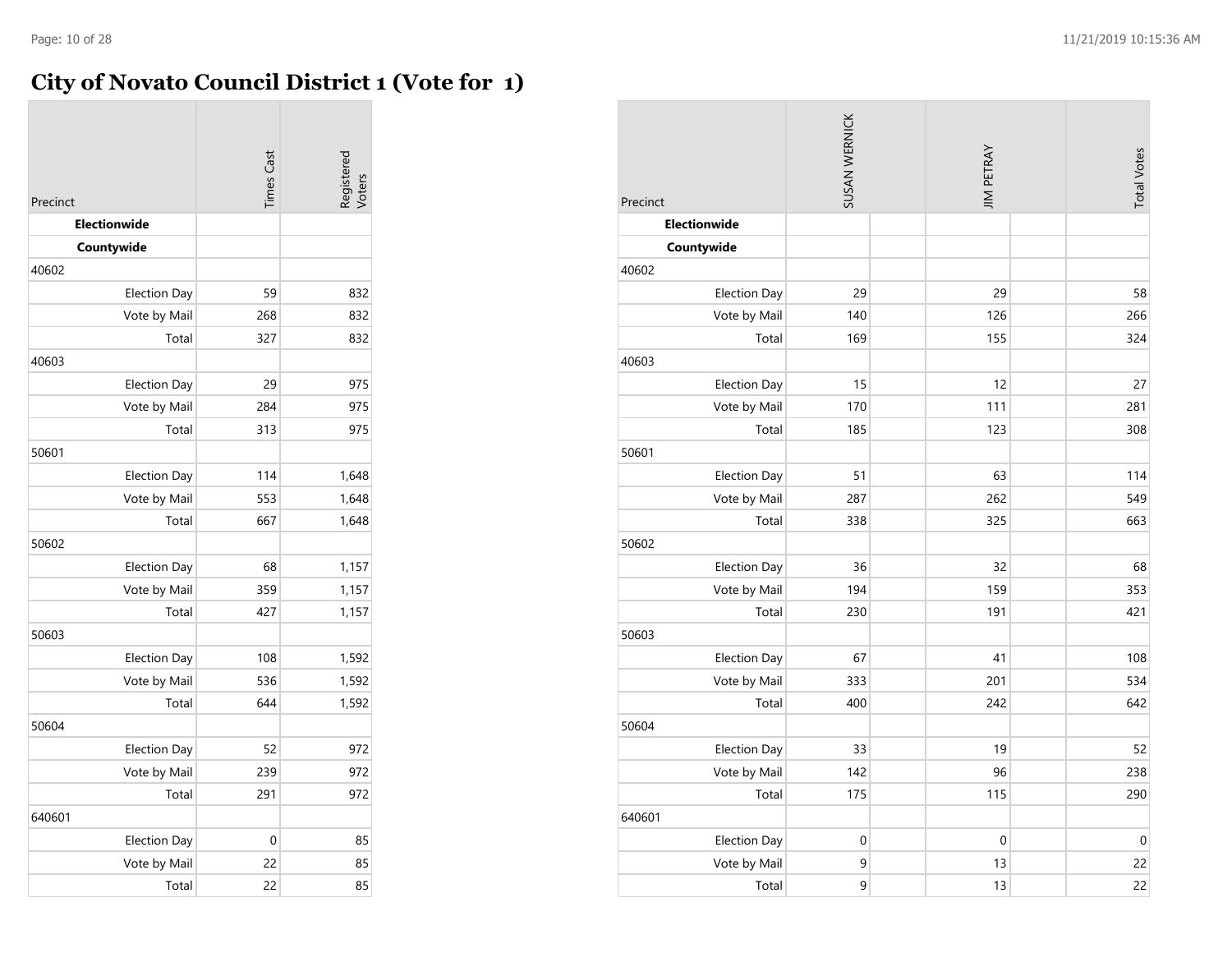**COL** 

|                      | <b>Times Cast</b> | Registered<br>Voters |
|----------------------|-------------------|----------------------|
| Precinct             |                   |                      |
| 650602               |                   |                      |
| <b>Election Day</b>  | 0                 | 38                   |
| Vote by Mail         | 9                 | 38                   |
| Total                | 9                 | 38                   |
| Countywide - Total   | 2,700             | 7,299                |
| <b>Cumulative</b>    |                   |                      |
| Cumulative           |                   |                      |
| <b>Election Day</b>  | 0                 | $\Omega$             |
| Vote by Mail         | 0                 | 0                    |
| Total                | 0                 | 0                    |
| Cumulative - Total   | 0                 | 0                    |
| Electionwide - Total | 2,700             | 7,299                |

| Precinct             | SUSAN WERNICK |  | <b>JIM PETRAY</b> | <b>Total Votes</b> |
|----------------------|---------------|--|-------------------|--------------------|
| 650602               |               |  |                   |                    |
| <b>Election Day</b>  | $\mathbf 0$   |  | $\mathbf 0$       | 0                  |
| Vote by Mail         | 5             |  | 4                 | 9                  |
| Total                | 5             |  | 4                 | 9                  |
| Countywide - Total   | 1,511         |  | 1,168             | 2,679              |
| <b>Cumulative</b>    |               |  |                   |                    |
| Cumulative           |               |  |                   |                    |
| <b>Election Day</b>  | $\mathbf 0$   |  | $\mathbf 0$       | 0                  |
| Vote by Mail         | $\mathbf{0}$  |  | $\mathbf 0$       | $\mathbf{0}$       |
| Total                | $\mathbf 0$   |  | $\mathbf 0$       | $\mathbf 0$        |
| Cumulative - Total   | $\mathbf{0}$  |  | $\mathbf 0$       | $\mathbf 0$        |
| Electionwide - Total | 1,511         |  | 1,168             | 2,679              |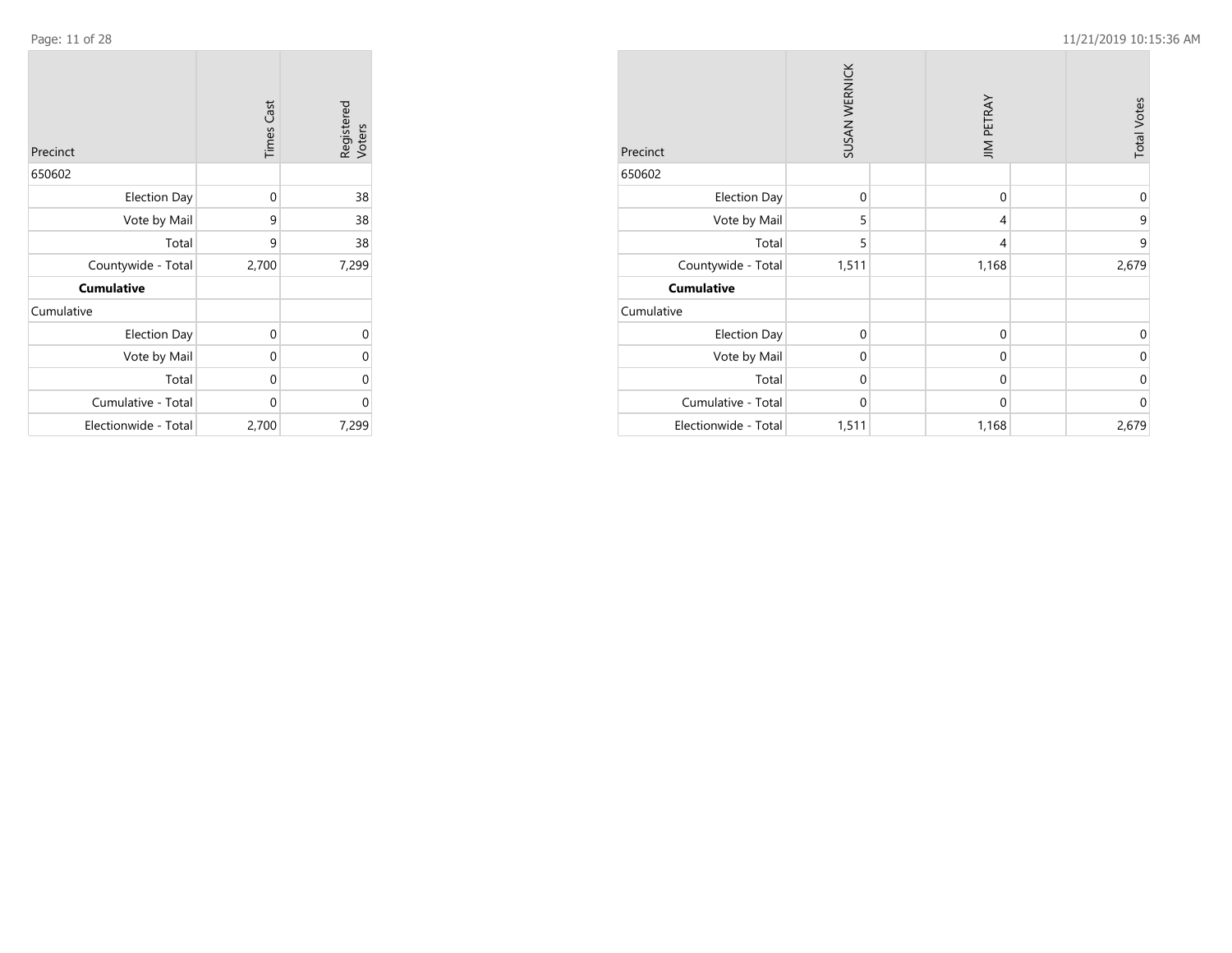# **City of Novato Council District 3 (Vote for 1)**

| Precinct<br>Electionwide<br>Countywide | <b>Times Cast</b> | legisterec<br><b>/oters</b> |
|----------------------------------------|-------------------|-----------------------------|
|                                        |                   |                             |
| 50605                                  | 39                | 785                         |
| <b>Election Day</b>                    | 134               | 785                         |
| Vote by Mail<br>Total                  | 173               | 785                         |
| 50606                                  |                   |                             |
| <b>Election Day</b>                    | 60                | 1,211                       |
| Vote by Mail                           | 295               | 1,211                       |
| Total                                  | 355               | 1,211                       |
| 50607                                  |                   |                             |
| <b>Election Day</b>                    | 69                | 1,678                       |
| Vote by Mail                           | 488               | 1,678                       |
| Total                                  | 557               | 1,678                       |
| 50608                                  |                   |                             |
| <b>Election Day</b>                    | 56                | 691                         |
| Vote by Mail                           | 247               | 691                         |
| Total                                  | 303               | 691                         |
| 50609                                  |                   |                             |
| <b>Election Day</b>                    | 41                | 869                         |
| Vote by Mail                           | 260               | 869                         |
| Total                                  | 301               | 869                         |
| 50610                                  |                   |                             |
| <b>Election Day</b>                    | 59                | 1,276                       |
| Vote by Mail                           | 384               | 1,276                       |
| Total                                  | 443               | 1,276                       |
| 650601                                 |                   |                             |
| <b>Election Day</b>                    | 0                 | 17                          |
| Vote by Mail                           | 3                 | 17                          |
| Total                                  | 3                 | 17                          |
| Countywide - Total                     | 2,135             | 6,527                       |

| Precinct            | ERIC LUCAN       | KEVIN MORRISON   | <b>Total Votes</b> |
|---------------------|------------------|------------------|--------------------|
| Electionwide        |                  |                  |                    |
| Countywide          |                  |                  |                    |
| 50605               |                  |                  |                    |
| Election Day        | 26               | 10               | 36                 |
| Vote by Mail        | 97               | 36               | 133                |
| Total               | 123              | 46               | 169                |
| 50606               |                  |                  |                    |
| Election Day        | 39               | 19               | 58                 |
| Vote by Mail        | 209              | 84               | 293                |
| Total               | 248              | 103              | 351                |
| 50607               |                  |                  |                    |
| Election Day        | 54               | 15               | 69                 |
| Vote by Mail        | 364              | 120              | 484                |
| Total               | 418              | 135              | 553                |
| 50608               |                  |                  |                    |
| <b>Election Day</b> | 45               | 11               | 56                 |
| Vote by Mail        | 216              | 30               | 246                |
| Total               | 261              | 41               | 302                |
| 50609               |                  |                  |                    |
| <b>Election Day</b> | 34               | $\,$ 6 $\,$      | 40                 |
| Vote by Mail        | 207              | 49               | 256                |
| Total               | 241              | 55               | 296                |
| 50610               |                  |                  |                    |
| <b>Election Day</b> | 44               | 15               | 59                 |
| Vote by Mail        | 318              | 64               | 382                |
| Total               | 362              | 79               | 441                |
| 650601              |                  |                  |                    |
| <b>Election Day</b> | $\boldsymbol{0}$ | $\boldsymbol{0}$ | $\boldsymbol{0}$   |
| Vote by Mail        | 3                | $\boldsymbol{0}$ | 3                  |
| Total               | $\overline{3}$   | $\boldsymbol{0}$ | $\overline{3}$     |
| Countywide - Total  | 1,656            | 459              | 2,115              |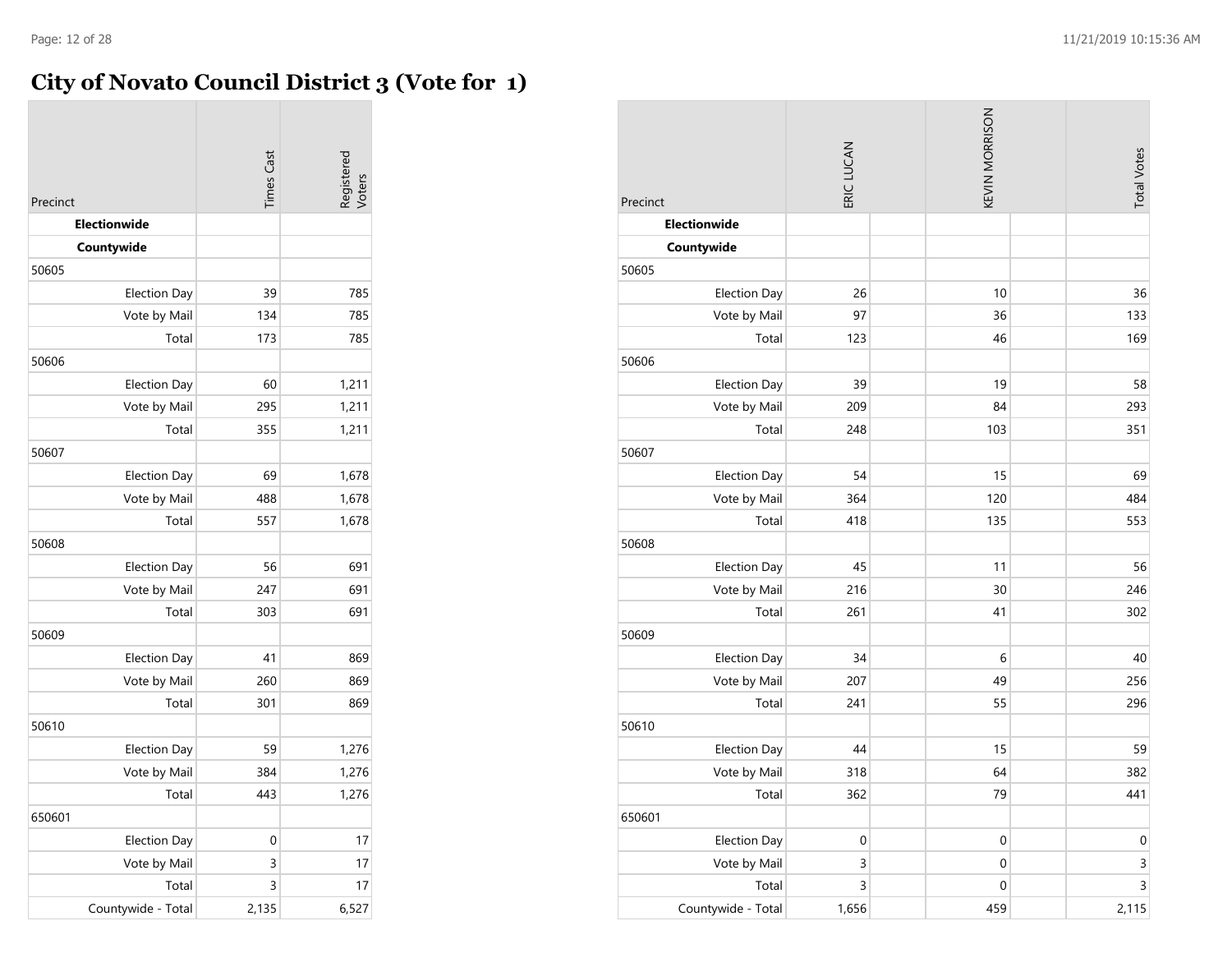$\sim$ 

| Precinct             | <b>Times Cast</b> | Registered<br>Voters |
|----------------------|-------------------|----------------------|
| <b>Cumulative</b>    |                   |                      |
| Cumulative           |                   |                      |
| <b>Election Day</b>  | 0                 | 0                    |
| Vote by Mail         | 0                 | 0                    |
| Total                | 0                 | 0                    |
| Cumulative - Total   | 0                 | 0                    |
| Electionwide - Total | 2,135             | 6,527                |

| Precinct             | ERIC LUCAN |  | KEVIN MORRISON | <b>Total Votes</b> |
|----------------------|------------|--|----------------|--------------------|
| <b>Cumulative</b>    |            |  |                |                    |
| Cumulative           |            |  |                |                    |
| <b>Election Day</b>  | $\Omega$   |  | $\mathbf{0}$   | ი                  |
| Vote by Mail         | $\Omega$   |  | $\mathbf{0}$   | ი                  |
| Total                | $\Omega$   |  | $\mathbf{0}$   | ი                  |
| Cumulative - Total   | $\Omega$   |  | $\mathbf 0$    | n                  |
| Electionwide - Total | 1,656      |  | 459            | 2,115              |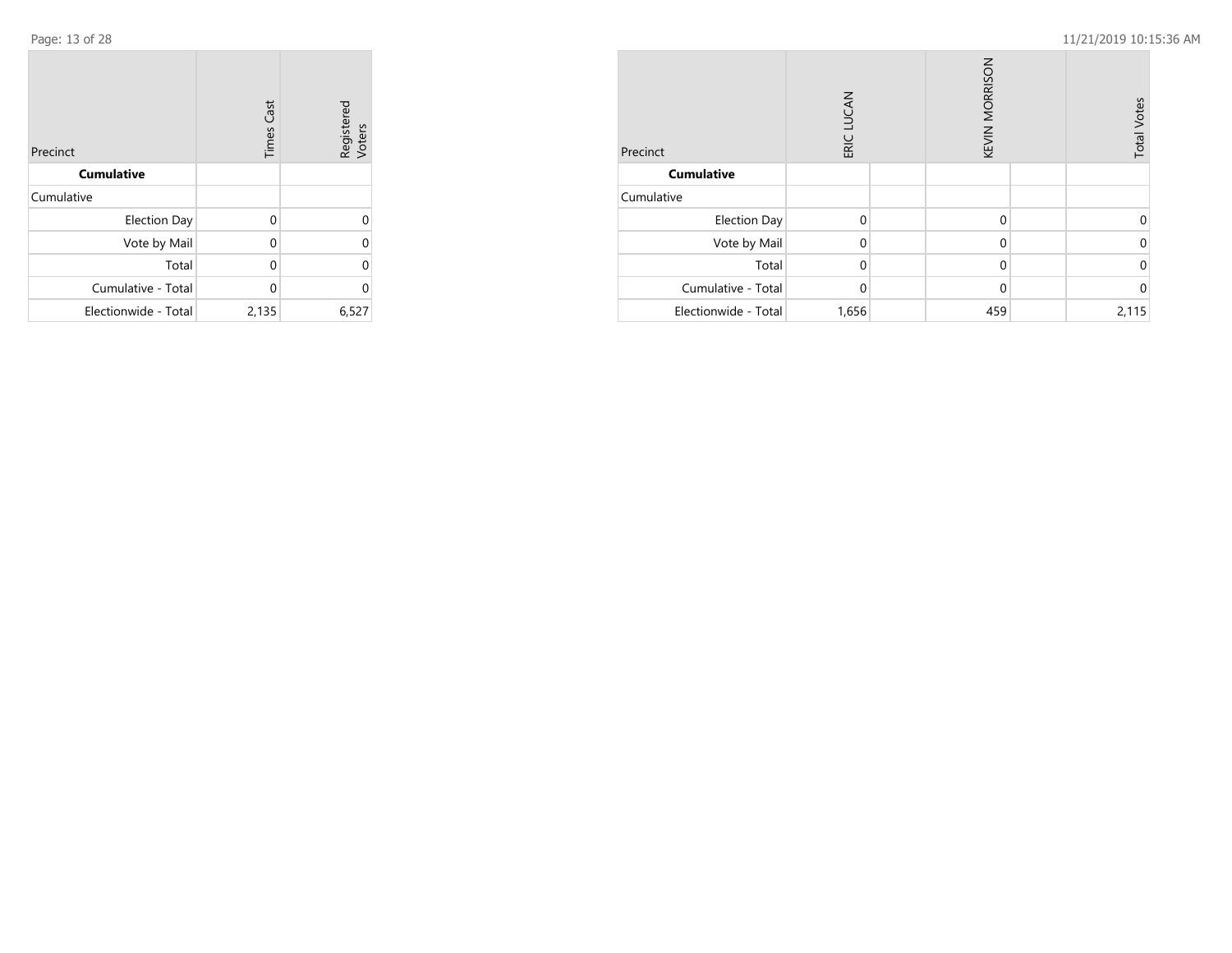# **City of Novato Council District 5 (Vote for 1)**

|                      | <b>Times</b> Cast | Registerec<br><b>/oters</b> |
|----------------------|-------------------|-----------------------------|
| Precinct             |                   |                             |
| <b>Electionwide</b>  |                   |                             |
| Countywide           |                   |                             |
| 50611                |                   |                             |
| <b>Election Day</b>  | 69                | 1,252                       |
| Vote by Mail         | 529               | 1,252                       |
| Total                | 598               | 1,252                       |
| 50612                |                   |                             |
| <b>Election Day</b>  | 79                | 1,522                       |
| Vote by Mail         | 448               | 1,522                       |
| Total                | 527               | 1,522                       |
| 50613                |                   |                             |
| Election Day         | 80                | 1,435                       |
| Vote by Mail         | 450               | 1,435                       |
| Total                | 530               | 1,435                       |
| 50614                |                   |                             |
| <b>Election Day</b>  | 54                | 818                         |
| Vote by Mail         | 257               | 818                         |
| Total                | 311               | 818                         |
| 650603               |                   |                             |
| <b>Election Day</b>  | 0                 | 149                         |
| Vote by Mail         | 27                | 149                         |
| Total                | 27                | 149                         |
| Countywide - Total   | 1,993             | 5,176                       |
| <b>Cumulative</b>    |                   |                             |
| Cumulative           |                   |                             |
| <b>Election Day</b>  | 0                 | 0                           |
| Vote by Mail         | 0                 | 0                           |
| Total                | 0                 | 0                           |
| Cumulative - Total   | 0                 | $\mathbf 0$                 |
| Electionwide - Total | 1,993             | 5,176                       |

| Precinct             | AMY PEELE | MARIE K. HOCH |  |
|----------------------|-----------|---------------|--|
| Electionwide         |           |               |  |
| Countywide           |           |               |  |
| 50611                |           |               |  |
| <b>Election Day</b>  | 19        | 47            |  |
| Vote by Mail         | 204       | 304           |  |
| Total                | 223       | 351           |  |
| 50612                |           |               |  |
| <b>Election Day</b>  | 49        | 27            |  |
| Vote by Mail         | 239       | 185           |  |
| Total                | 288       | 212           |  |
| 50613                |           |               |  |
| <b>Election Day</b>  | 54        | 23            |  |
| Vote by Mail         | 289       | 137           |  |
| Total                | 343       | 160           |  |
| 50614                |           |               |  |
| <b>Election Day</b>  | 28        | 24            |  |
| Vote by Mail         | 132       | 101           |  |
| Total                | 160       | 125           |  |
| 650603               |           |               |  |
| <b>Election Day</b>  | 0         | 0             |  |
| Vote by Mail         | 15        | 9             |  |
| Total                | 15        | 9             |  |
| Countywide - Total   | 1,029     | 857           |  |
| <b>Cumulative</b>    |           |               |  |
| Cumulative           |           |               |  |
| Election Day         | 0         | 0             |  |
| Vote by Mail         | 0         | 0             |  |
| Total                | 0         | 0             |  |
| Cumulative - Total   | 0         | 0             |  |
| Electionwide - Total | 1,029     | 857           |  |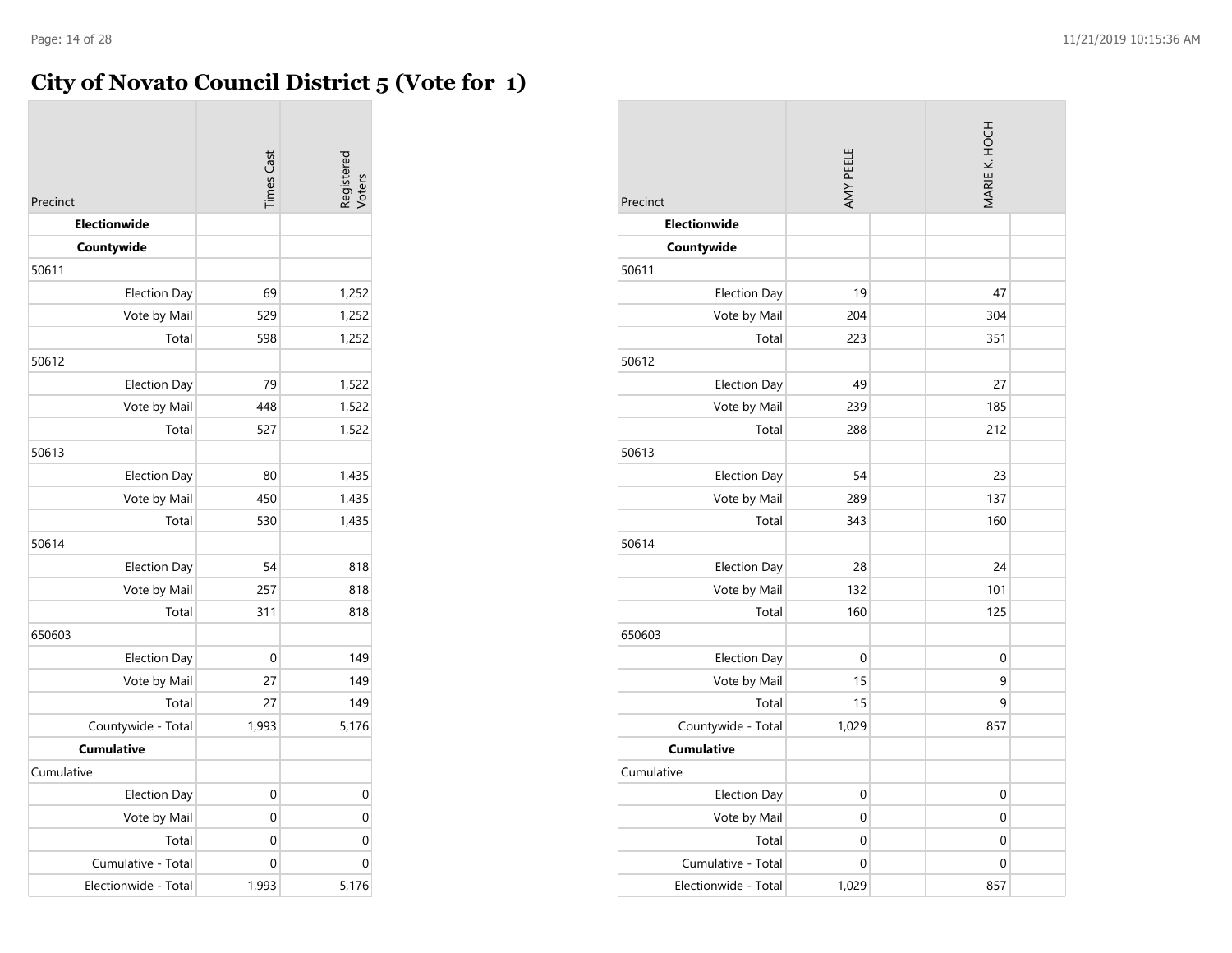| Precinct             | MELISSA GALLIANI | <b>Total Votes</b> |
|----------------------|------------------|--------------------|
| Electionwide         |                  |                    |
| Countywide           |                  |                    |
| 50611                |                  |                    |
| <b>Election Day</b>  | 3                | 69                 |
| Vote by Mail         | 18               | 526                |
| Total                | 21               | 595                |
| 50612                |                  |                    |
| <b>Election Day</b>  | 2                | 78                 |
| Vote by Mail         | 22               | 446                |
| Total                | 24               | 524                |
| 50613                |                  |                    |
| <b>Election Day</b>  | 3                | 80                 |
| Vote by Mail         | 23               | 449                |
| Total                | 26               | 529                |
| 50614                |                  |                    |
| <b>Election Day</b>  | 2                | 54                 |
| Vote by Mail         | 22               | 255                |
| Total                | 24               | 309                |
| 650603               |                  |                    |
| <b>Election Day</b>  | 0                | 0                  |
| Vote by Mail         | 2                | 26                 |
| Total                | 2                | 26                 |
| Countywide - Total   | 97               | 1,983              |
| <b>Cumulative</b>    |                  |                    |
| Cumulative           |                  |                    |
| <b>Election Day</b>  | 0                | 0                  |
| Vote by Mail         | 0                | 0                  |
| Total                | 0                | 0                  |
| Cumulative - Total   | 0                | 0                  |
| Electionwide - Total | 97               | 1,983              |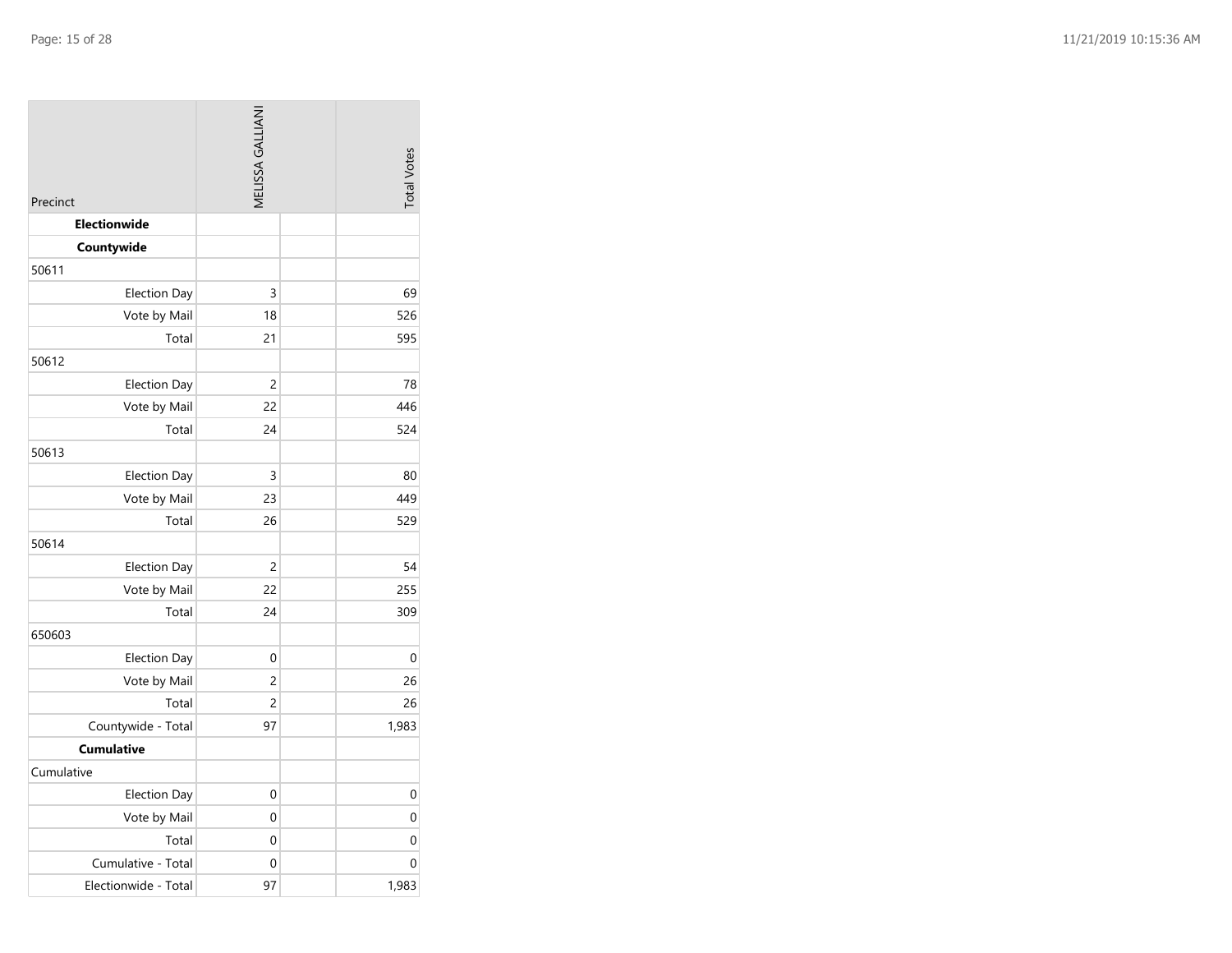# **Town of San Anselmo Town Council Member (Vote for 2)**

|                            | <b>Times Cast</b> | Registered<br>Voters |
|----------------------------|-------------------|----------------------|
| Precinct                   |                   |                      |
| Electionwide<br>Countywide |                   |                      |
| 20806                      |                   |                      |
| <b>Election Day</b>        | 277               | 2,357                |
| Vote by Mail               | 964               | 2,357                |
| Total                      | 1,241             | 2,357                |
| 20807                      |                   |                      |
| <b>Election Day</b>        | 175               | 1,348                |
| Vote by Mail               | 522               | 1,348                |
| Total                      | 697               | 1,348                |
| 20808                      |                   |                      |
| <b>Election Day</b>        | 215               | 1,465                |
| Vote by Mail               | 509               | 1,465                |
| Total                      | 724               | 1,465                |
| 20809                      |                   |                      |
| <b>Election Day</b>        | 201               | 1,602                |
| Vote by Mail               | 545               | 1,602                |
| Total                      | 746               | 1,602                |
| 20810                      |                   |                      |
| <b>Election Day</b>        | 108               | 856                  |
| Vote by Mail               | 266               | 856                  |
| Total                      | 374               | 856                  |
| 20811                      |                   |                      |
| <b>Election Day</b>        | 128               | 1,413                |
| Vote by Mail               | 538               | 1,413                |
| Total                      | 666               | 1,413                |
| Countywide - Total         | 4,448             | 9,041                |

| Precinct            | KIM PIPKIN |  | TOM KING |  |
|---------------------|------------|--|----------|--|
| <b>Electionwide</b> |            |  |          |  |
| Countywide          |            |  |          |  |
| 20806               |            |  |          |  |
| <b>Election Day</b> | 118        |  | 42       |  |
| Vote by Mail        | 426        |  | 125      |  |
| Total               | 544        |  | 167      |  |
| 20807               |            |  |          |  |
| <b>Election Day</b> | 69         |  | 31       |  |
| Vote by Mail        | 222        |  | 59       |  |
| Total               | 291        |  | 90       |  |
| 20808               |            |  |          |  |
| <b>Election Day</b> | 108        |  | 24       |  |
| Vote by Mail        | 242        |  | 51       |  |
| Total               | 350        |  | 75       |  |
| 20809               |            |  |          |  |
| <b>Election Day</b> | 97         |  | 25       |  |
| Vote by Mail        | 256        |  | 57       |  |
| Total               | 353        |  | 82       |  |
| 20810               |            |  |          |  |
| <b>Election Day</b> | 41         |  | 17       |  |
| Vote by Mail        | 98         |  | 46       |  |
| Total               | 139        |  | 63       |  |
| 20811               |            |  |          |  |
| <b>Election Day</b> | 58         |  | 17       |  |
| Vote by Mail        | 228        |  | 72       |  |
| Total               | 286        |  | 89       |  |
| Countywide - Total  | 1,963      |  | 566      |  |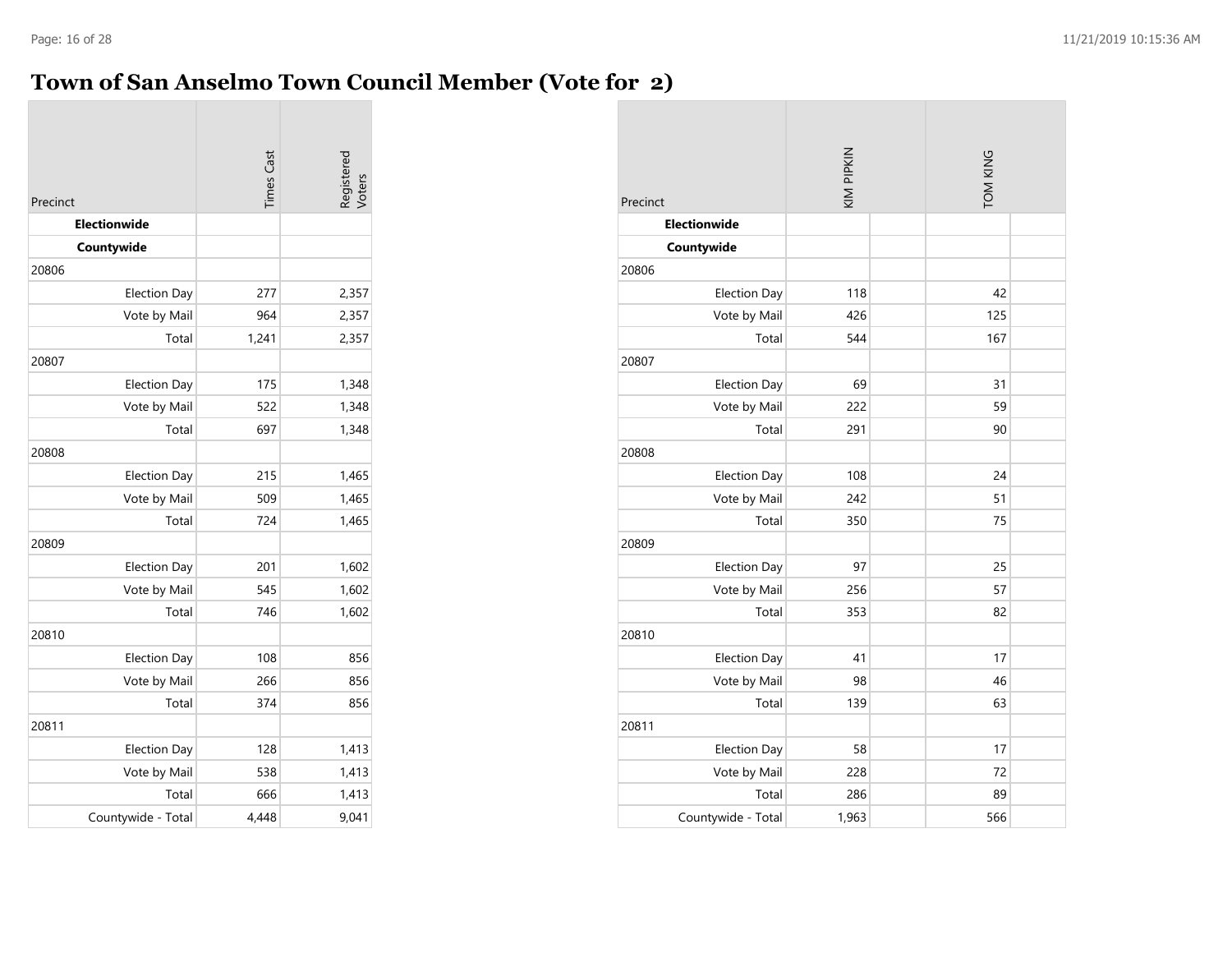| Precinct            | FORD GREENE | STEVE BURDO | <b>Total Votes</b> |
|---------------------|-------------|-------------|--------------------|
| Electionwide        |             |             |                    |
| Countywide          |             |             |                    |
| 20806               |             |             |                    |
| <b>Election Day</b> | 126         | 156         | 442                |
| Vote by Mail        | 424         | 586         | 1,561              |
| Total               | 550         | 742         | 2,003              |
| 20807               |             |             |                    |
| <b>Election Day</b> | 82          | 95          | 277                |
| Vote by Mail        | 240         | 277         | 798                |
| Total               | 322         | 372         | 1,075              |
| 20808               |             |             |                    |
| <b>Election Day</b> | 90          | 125         | 347                |
| Vote by Mail        | 218         | 306         | 817                |
| Total               | 308         | 431         | 1,164              |
| 20809               |             |             |                    |
| <b>Election Day</b> | 102         | 115         | 339                |
| Vote by Mail        | 256         | 297         | 866                |
| Total               | 358         | 412         | 1,205              |
| 20810               |             |             |                    |
| <b>Election Day</b> | 50          | 54          | 162                |
| Vote by Mail        | 116         | 138         | 398                |
| Total               | 166         | 192         | 560                |
| 20811               |             |             |                    |
| <b>Election Day</b> | 66          | 76          | 217                |
| Vote by Mail        | 261         | 297         | 858                |
| Total               | 327         | 373         | 1,075              |
| Countywide - Total  | 2,031       | 2,522       | 7,082              |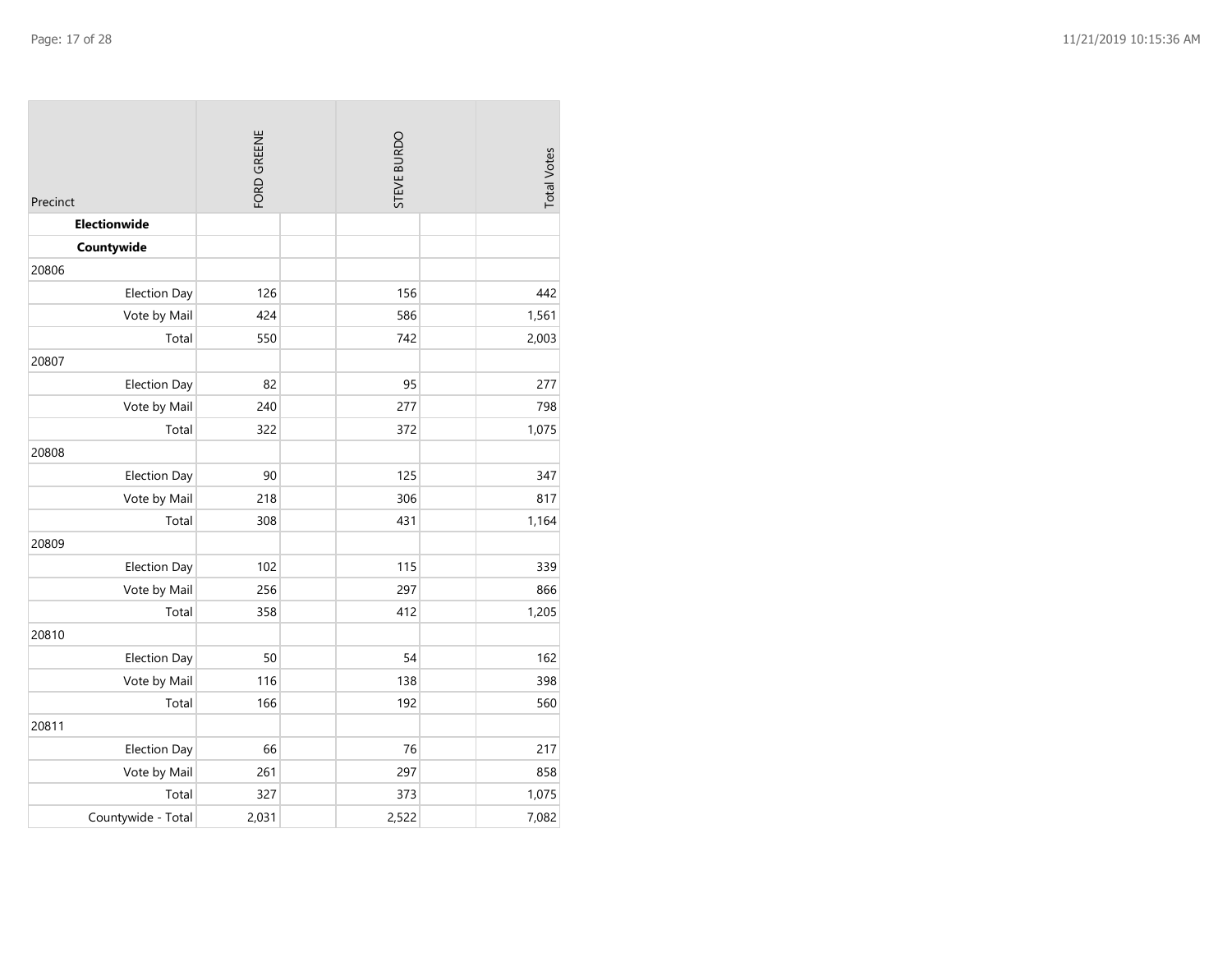| Precinct             | <b>Times Cast</b> | Registered<br>Voters |
|----------------------|-------------------|----------------------|
| <b>Cumulative</b>    |                   |                      |
| Cumulative           |                   |                      |
| <b>Election Day</b>  | 0                 | 0                    |
| Vote by Mail         | 0                 | $\Omega$             |
| Total                | 0                 | $\Omega$             |
| Cumulative - Total   | 0                 | $\Omega$             |
| Electionwide - Total | 4,448             | 9,041                |

| Precinct             | KIM PIPKIN |  | TOM KING |  |
|----------------------|------------|--|----------|--|
| <b>Cumulative</b>    |            |  |          |  |
| Cumulative           |            |  |          |  |
| <b>Election Day</b>  | $\Omega$   |  | $\Omega$ |  |
| Vote by Mail         | 0          |  | 0        |  |
| Total                | 0          |  | $\Omega$ |  |
| Cumulative - Total   | 0          |  | $\Omega$ |  |
| Electionwide - Total | 1,963      |  | 566      |  |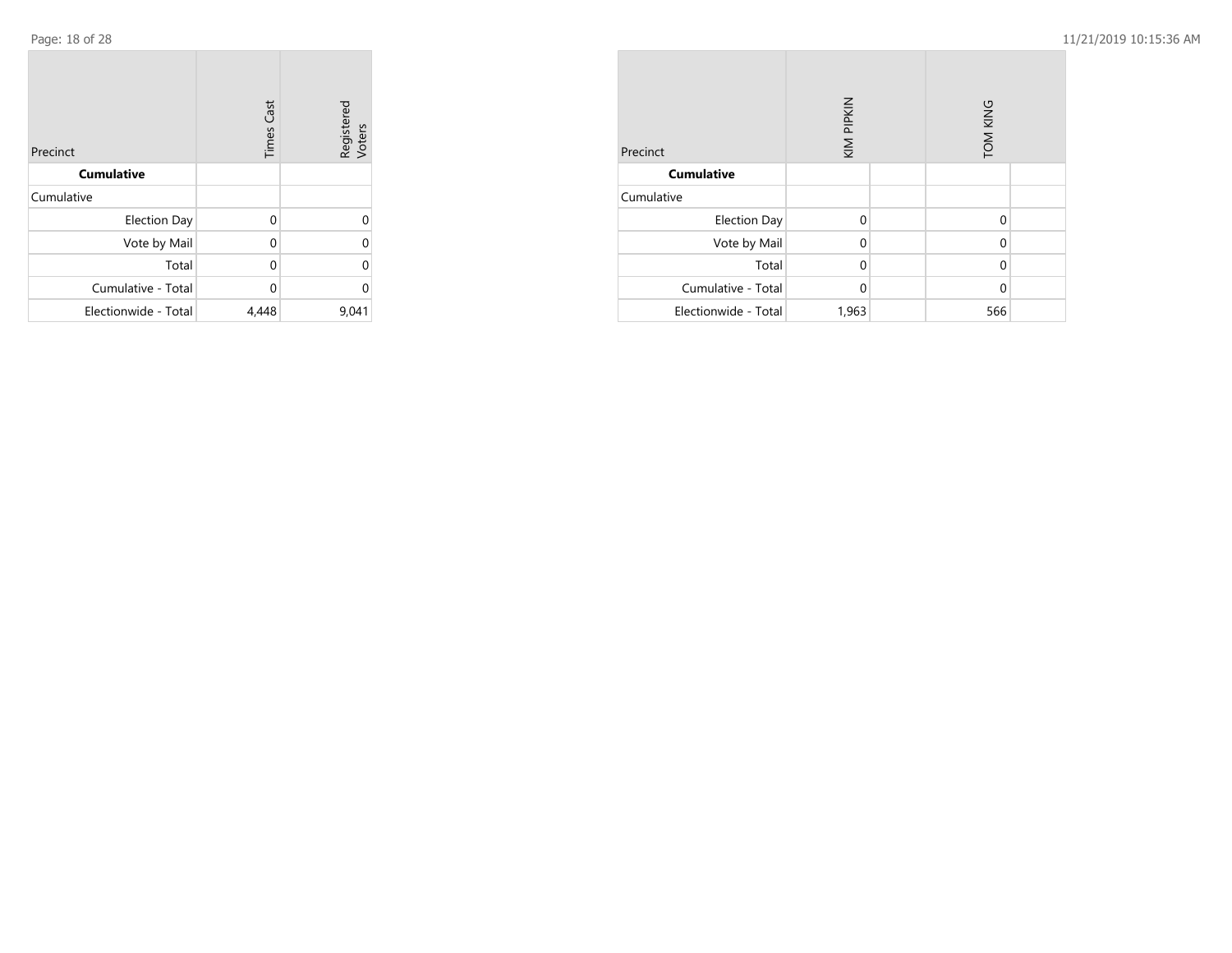| Precinct             | FORD GREENE  |  | STEVE BURDO |  | <b>Total Votes</b> |
|----------------------|--------------|--|-------------|--|--------------------|
| <b>Cumulative</b>    |              |  |             |  |                    |
| Cumulative           |              |  |             |  |                    |
| <b>Election Day</b>  | $\Omega$     |  | $\Omega$    |  | 0                  |
| Vote by Mail         | $\Omega$     |  | $\Omega$    |  | 0                  |
| Total                | $\mathbf{0}$ |  | $\Omega$    |  | 0                  |
| Cumulative - Total   | $\mathbf 0$  |  | $\Omega$    |  | 0                  |
| Electionwide - Total | 2,031        |  | 2,522       |  | 7,082              |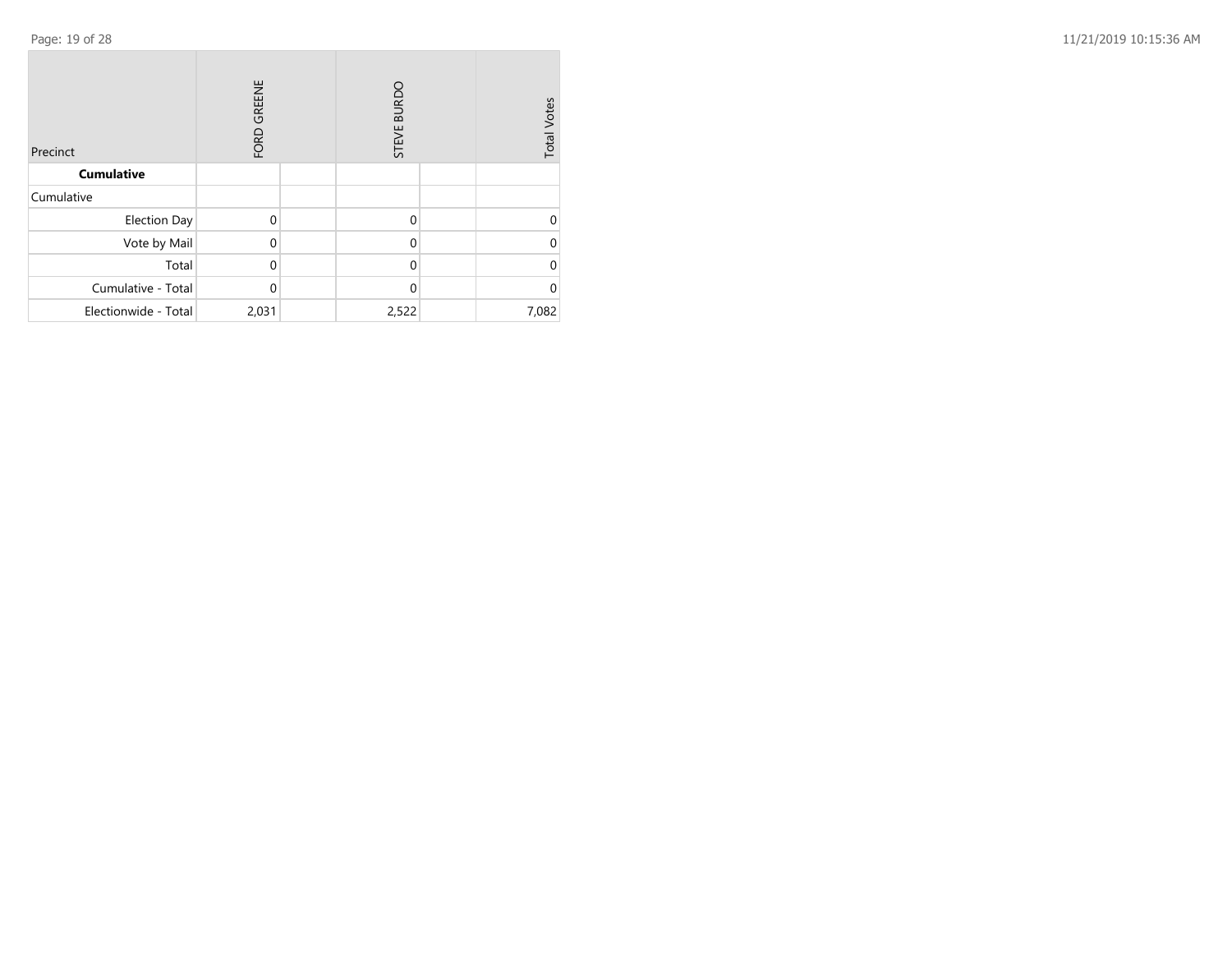# **Town of San Anselmo Town Clerk (Vote for 1)**

| Precinct            | <b>Times Cast</b> | Registered<br>Voters |
|---------------------|-------------------|----------------------|
| <b>Electionwide</b> |                   |                      |
| Countywide          |                   |                      |
| 20806               |                   |                      |
| <b>Election Day</b> | 277               | 2,357                |
| Vote by Mail        | 964               | 2,357                |
| Total               | 1,241             | 2,357                |
| 20807               |                   |                      |
| <b>Election Day</b> | 175               | 1,348                |
| Vote by Mail        | 522               | 1,348                |
| Total               | 697               | 1,348                |
| 20808               |                   |                      |
| <b>Election Day</b> | 215               | 1,465                |
| Vote by Mail        | 509               | 1,465                |
| Total               | 724               | 1,465                |
| 20809               |                   |                      |
| <b>Election Day</b> | 201               | 1,602                |
| Vote by Mail        | 545               | 1,602                |
| Total               | 746               | 1,602                |
| 20810               |                   |                      |
| <b>Election Day</b> | 108               | 856                  |
| Vote by Mail        | 266               | 856                  |
| Total               | 374               | 856                  |
| 20811               |                   |                      |
| <b>Election Day</b> | 128               | 1,413                |
| Vote by Mail        | 538               | 1,413                |
| Total               | 666               | 1,413                |
| Countywide - Total  | 4.448             | 9,041                |

| Precinct            | CARLA KACMAR | <b>Total Votes</b> |
|---------------------|--------------|--------------------|
| Electionwide        |              |                    |
| Countywide          |              |                    |
| 20806               |              |                    |
| <b>Election Day</b> | 182          | 182                |
| Vote by Mail        | 677          | 677                |
| Total               | 859          | 859                |
| 20807               |              |                    |
| <b>Election Day</b> | 121          | 121                |
| Vote by Mail        | 369          | 369                |
| Total               | 490          | 490                |
| 20808               |              |                    |
| <b>Election Day</b> | 147          | 147                |
| Vote by Mail        | 337          | 337                |
| Total               | 484          | 484                |
| 20809               |              |                    |
| <b>Election Day</b> | 148          | 148                |
| Vote by Mail        | 378          | 378                |
| Total               | 526          | 526                |
| 20810               |              |                    |
| <b>Election Day</b> | 81           | 81                 |
| Vote by Mail        | 195          | 195                |
| Total               | 276          | 276                |
| 20811               |              |                    |
| <b>Election Day</b> | 102          | 102                |
| Vote by Mail        | 396          | 396                |
| Total               | 498          | 498                |
| Countywide - Total  | 3,133        | 3,133              |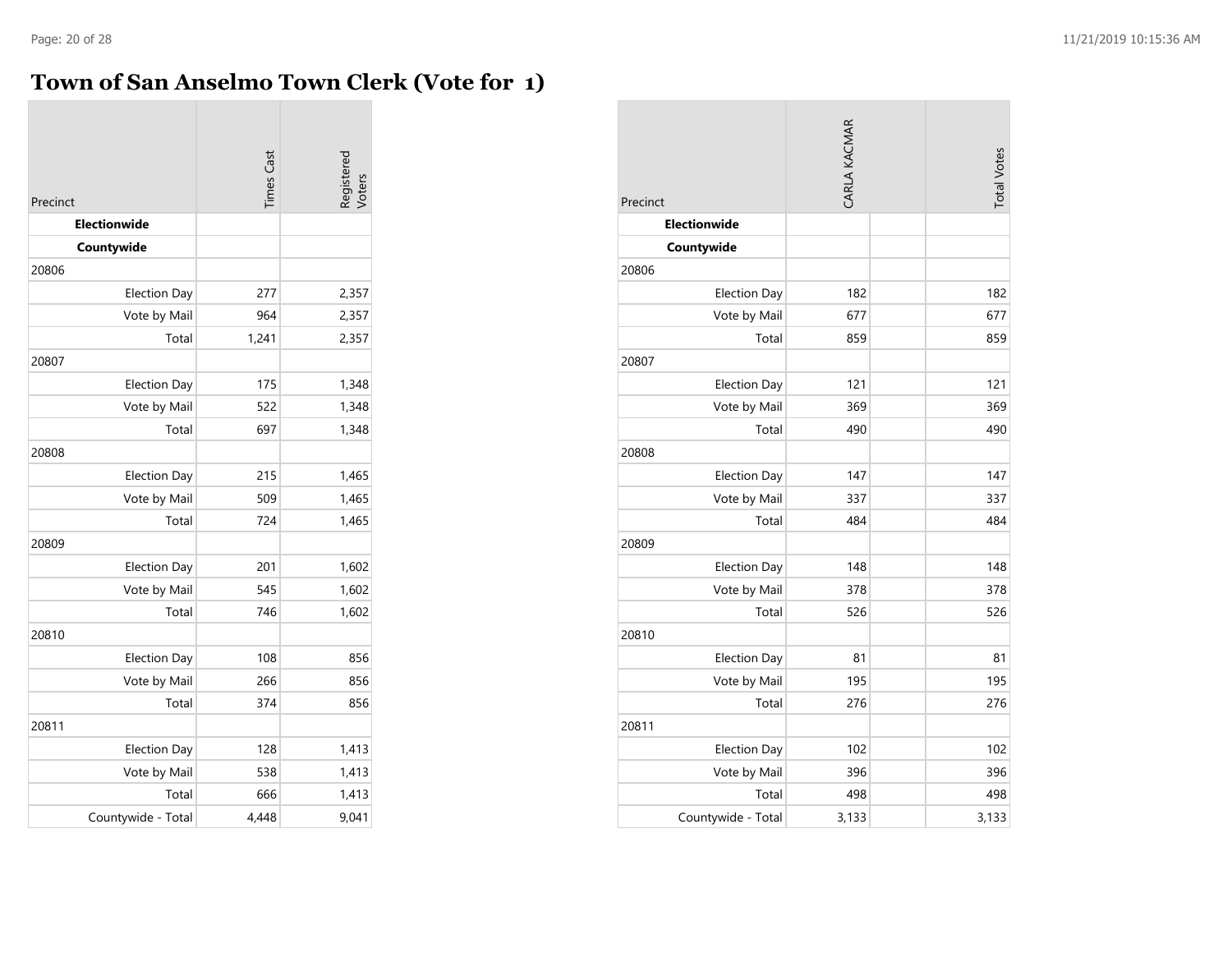| Precinct             | <b>Times Cast</b> | Registered<br>Voters |
|----------------------|-------------------|----------------------|
| <b>Cumulative</b>    |                   |                      |
| Cumulative           |                   |                      |
| <b>Election Day</b>  | $\Omega$          | $\Omega$             |
| Vote by Mail         | $\Omega$          | $\Omega$             |
| Total                | 0                 | $\Omega$             |
| Cumulative - Total   | 0                 | $\Omega$             |
| Electionwide - Total | 4,448             | 9,041                |

| Precinct             | CARLA KACMAR | <b>Total Votes</b> |       |
|----------------------|--------------|--------------------|-------|
| <b>Cumulative</b>    |              |                    |       |
| Cumulative           |              |                    |       |
| <b>Election Day</b>  | $\Omega$     |                    |       |
| Vote by Mail         | 0            |                    |       |
| Total                | 0            |                    | Ω     |
| Cumulative - Total   | $\Omega$     |                    | U     |
| Electionwide - Total | 3,133        |                    | 3,133 |

**COL**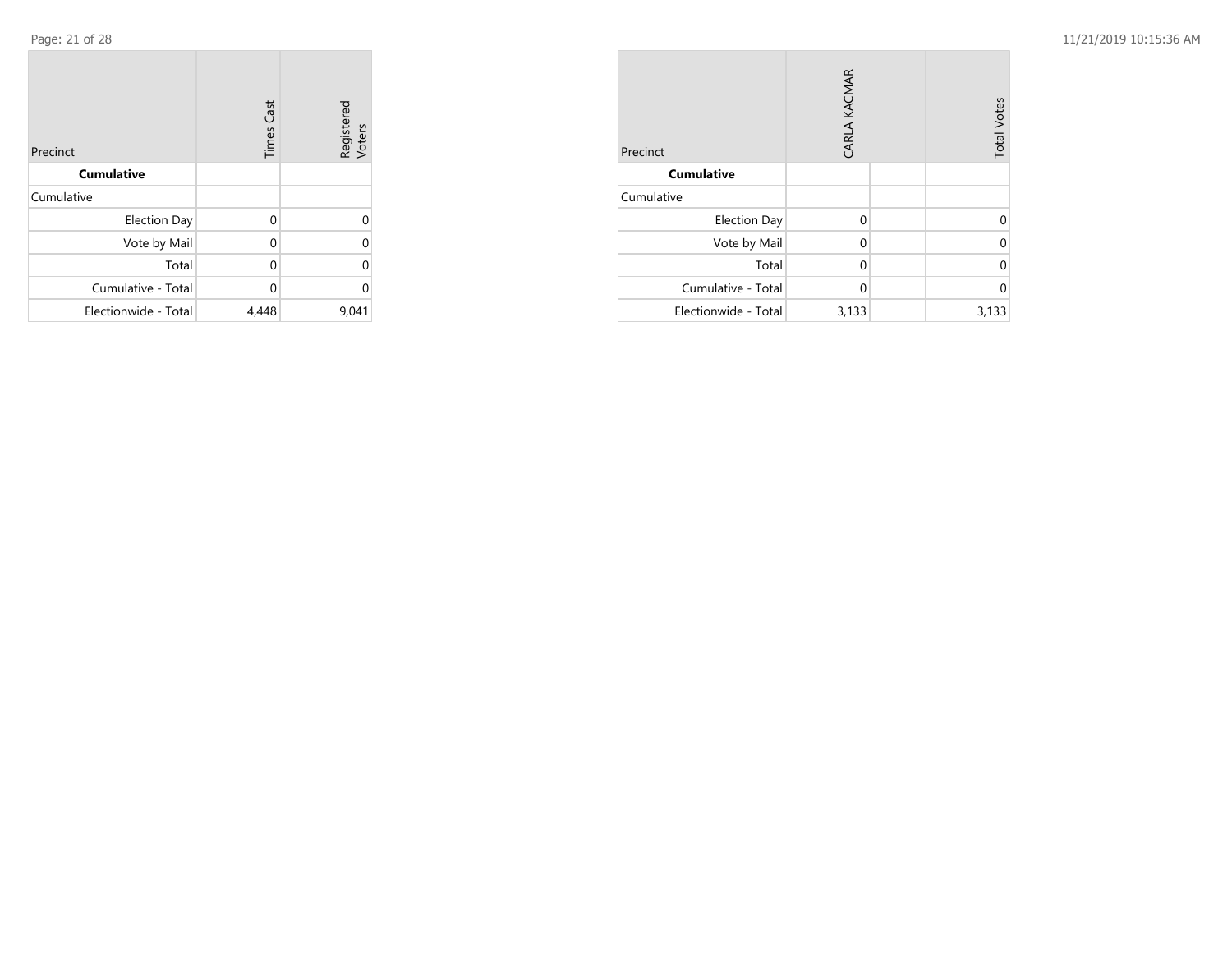# **Town of San Anselmo Town Treasurer (Vote for 1)**

| Precinct            | <b>Times</b> Cast | Registered<br>Voters |
|---------------------|-------------------|----------------------|
| Electionwide        |                   |                      |
| Countywide          |                   |                      |
| 20806               |                   |                      |
| <b>Election Day</b> | 277               | 2,357                |
| Vote by Mail        | 964               | 2,357                |
| Total               | 1,241             | 2,357                |
| 20807               |                   |                      |
| <b>Election Day</b> | 175               | 1,348                |
| Vote by Mail        | 522               | 1,348                |
| Total               | 697               | 1,348                |
| 20808               |                   |                      |
| <b>Election Day</b> | 215               | 1,465                |
| Vote by Mail        | 509               | 1,465                |
| Total               | 724               | 1,465                |
| 20809               |                   |                      |
| <b>Election Day</b> | 201               | 1,602                |
| Vote by Mail        | 545               | 1,602                |
| Total               | 746               | 1,602                |
| 20810               |                   |                      |
| <b>Election Day</b> | 108               | 856                  |
| Vote by Mail        | 266               | 856                  |
| Total               | 374               | 856                  |
| 20811               |                   |                      |
| <b>Election Day</b> | 128               | 1,413                |
| Vote by Mail        | 538               | 1,413                |
| Total               | 666               | 1,413                |
| Countywide - Total  | 4.448             | 9,041                |

| Precinct            | ELIZABETH<br>DAHLGREN | <b>Total Votes</b> |
|---------------------|-----------------------|--------------------|
| <b>Electionwide</b> |                       |                    |
| Countywide          |                       |                    |
| 20806               |                       |                    |
| <b>Election Day</b> | 180                   | 180                |
| Vote by Mail        | 659                   | 659                |
| Total               | 839                   | 839                |
| 20807               |                       |                    |
| <b>Election Day</b> | 125                   | 125                |
| Vote by Mail        | 364                   | 364                |
| Total               | 489                   | 489                |
| 20808               |                       |                    |
| <b>Election Day</b> | 146                   | 146                |
| Vote by Mail        | 332                   | 332                |
| Total               | 478                   | 478                |
| 20809               |                       |                    |
| <b>Election Day</b> | 147                   | 147                |
| Vote by Mail        | 374                   | 374                |
| Total               | 521                   | 521                |
| 20810               |                       |                    |
| <b>Election Day</b> | 81                    | 81                 |
| Vote by Mail        | 194                   | 194                |
| Total               | 275                   | 275                |
| 20811               |                       |                    |
| <b>Election Day</b> | 100                   | 100                |
| Vote by Mail        | 393                   | 393                |
| Total               | 493                   | 493                |
| Countywide - Total  | 3,095                 | 3,095              |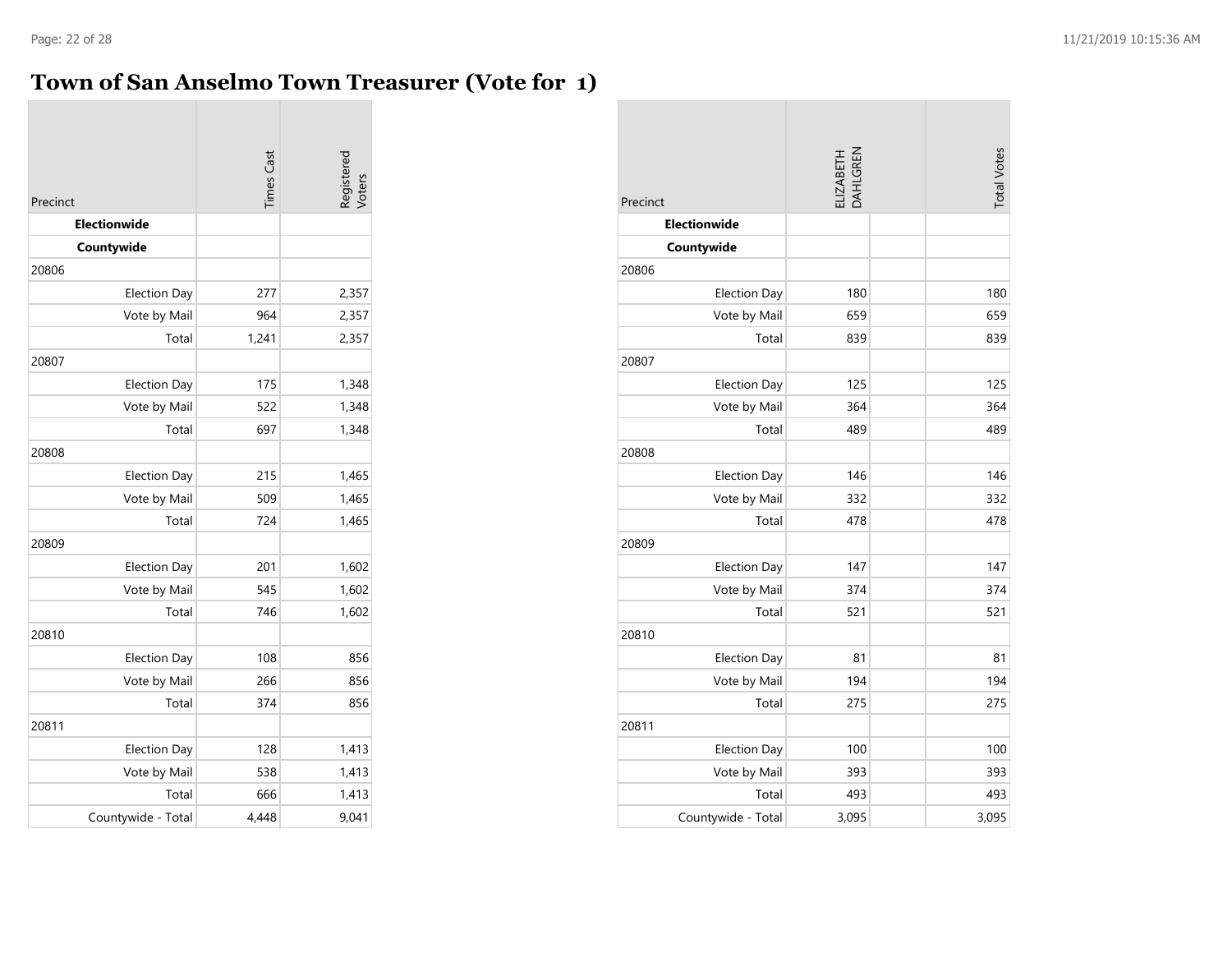| Precinct             | <b>Times Cast</b> | Registered<br>Voters |
|----------------------|-------------------|----------------------|
| <b>Cumulative</b>    |                   |                      |
| Cumulative           |                   |                      |
| <b>Election Day</b>  | $\Omega$          | 0                    |
| Vote by Mail         | 0                 | 0                    |
| Total                | 0                 | 0                    |
| Cumulative - Total   | 0                 | 0                    |
| Electionwide - Total | 4,448             | 9,041                |

| Precinct             | ELIZABETH<br>DAHLGREN | <b>Total Votes</b> |
|----------------------|-----------------------|--------------------|
| <b>Cumulative</b>    |                       |                    |
| Cumulative           |                       |                    |
| <b>Election Day</b>  | $\Omega$              |                    |
| Vote by Mail         | $\Omega$              | U                  |
| Total                | $\Omega$              | ሰ                  |
| Cumulative - Total   | $\Omega$              | U                  |
| Electionwide - Total | 3,095                 | 3,095              |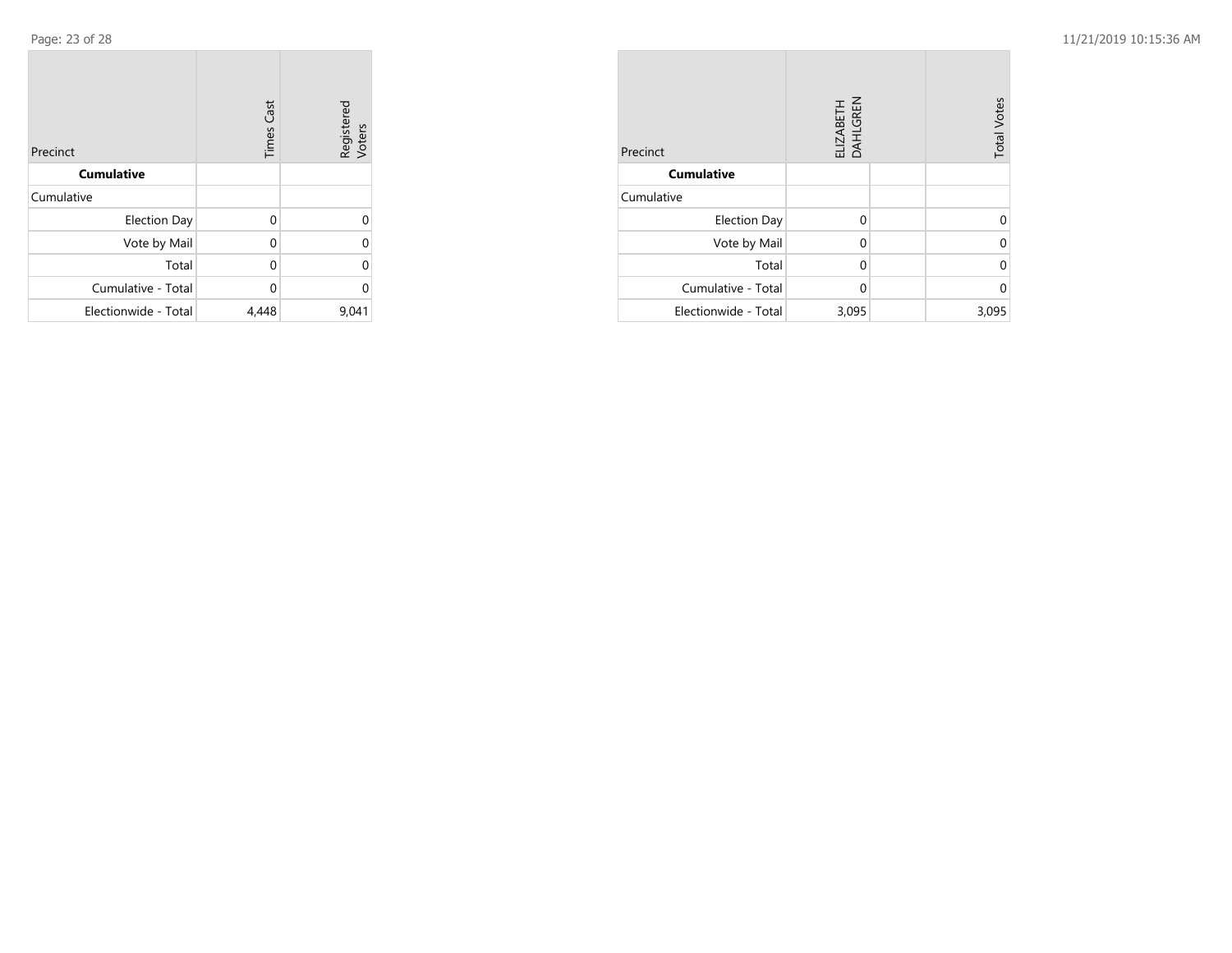# **MEASURE E - REED UNION SCHOOL DISTRICT (Vote for 1)**

| Precinct            | <b>Times Cast</b> | Registered<br>Voters |
|---------------------|-------------------|----------------------|
| <b>Electionwide</b> |                   |                      |
| Countywide          |                   |                      |
| 30101               |                   |                      |
| <b>Election Day</b> | 49                | 1,506                |
| Vote by Mail        | 601               | 1,506                |
| Total               | 650               | 1,506                |
| 31102               |                   |                      |
| <b>Election Day</b> | 84                | 2,320                |
| Vote by Mail        | 908               | 2,320                |
| Total               | 992               | 2,320                |
| 31103               |                   |                      |
| <b>Election Day</b> | 36                | 1,393                |
| Vote by Mail        | 488               | 1,393                |
| Total               | 524               | 1,393                |
| 31104               |                   |                      |
| <b>Election Day</b> | 107               | 2,527                |
| Vote by Mail        | 819               | 2,527                |
| Total               | 926               | 2,527                |
| 31205               |                   |                      |
| <b>Election Day</b> | 12                | 982                  |
| Vote by Mail        | 324               | 982                  |
| Total               | 336               | 982                  |
| 40201               |                   |                      |
| <b>Election Day</b> | 49                | 1,037                |
| Vote by Mail        | 303               | 1,037                |
| Total               | 352               | 1,037                |
| Countywide - Total  | 3,780             | 9,765                |

| Precinct            | YES   | $\frac{0}{2}$  | <b>Total Votes</b> |
|---------------------|-------|----------------|--------------------|
| Electionwide        |       |                |                    |
| Countywide          |       |                |                    |
| 30101               |       |                |                    |
| <b>Election Day</b> | 36    | 13             | 49                 |
| Vote by Mail        | 452   | 147            | 599                |
| Total               | 488   | 160            | 648                |
| 31102               |       |                |                    |
| <b>Election Day</b> | 68    | 16             | 84                 |
| Vote by Mail        | 680   | 227            | 907                |
| Total               | 748   | 243            | 991                |
| 31103               |       |                |                    |
| <b>Election Day</b> | 28    | 8              | 36                 |
| Vote by Mail        | 398   | 90             | 488                |
| Total               | 426   | 98             | 524                |
| 31104               |       |                |                    |
| <b>Election Day</b> | 87    | 20             | 107                |
| Vote by Mail        | 584   | 233            | 817                |
| Total               | 671   | 253            | 924                |
| 31205               |       |                |                    |
| <b>Election Day</b> | 8     | $\overline{4}$ | 12                 |
| Vote by Mail        | 227   | 97             | 324                |
| Total               | 235   | 101            | 336                |
| 40201               |       |                |                    |
| <b>Election Day</b> | 34    | 15             | 49                 |
| Vote by Mail        | 223   | 80             | 303                |
| Total               | 257   | 95             | 352                |
| Countywide - Total  | 2,825 | 950            | 3,775              |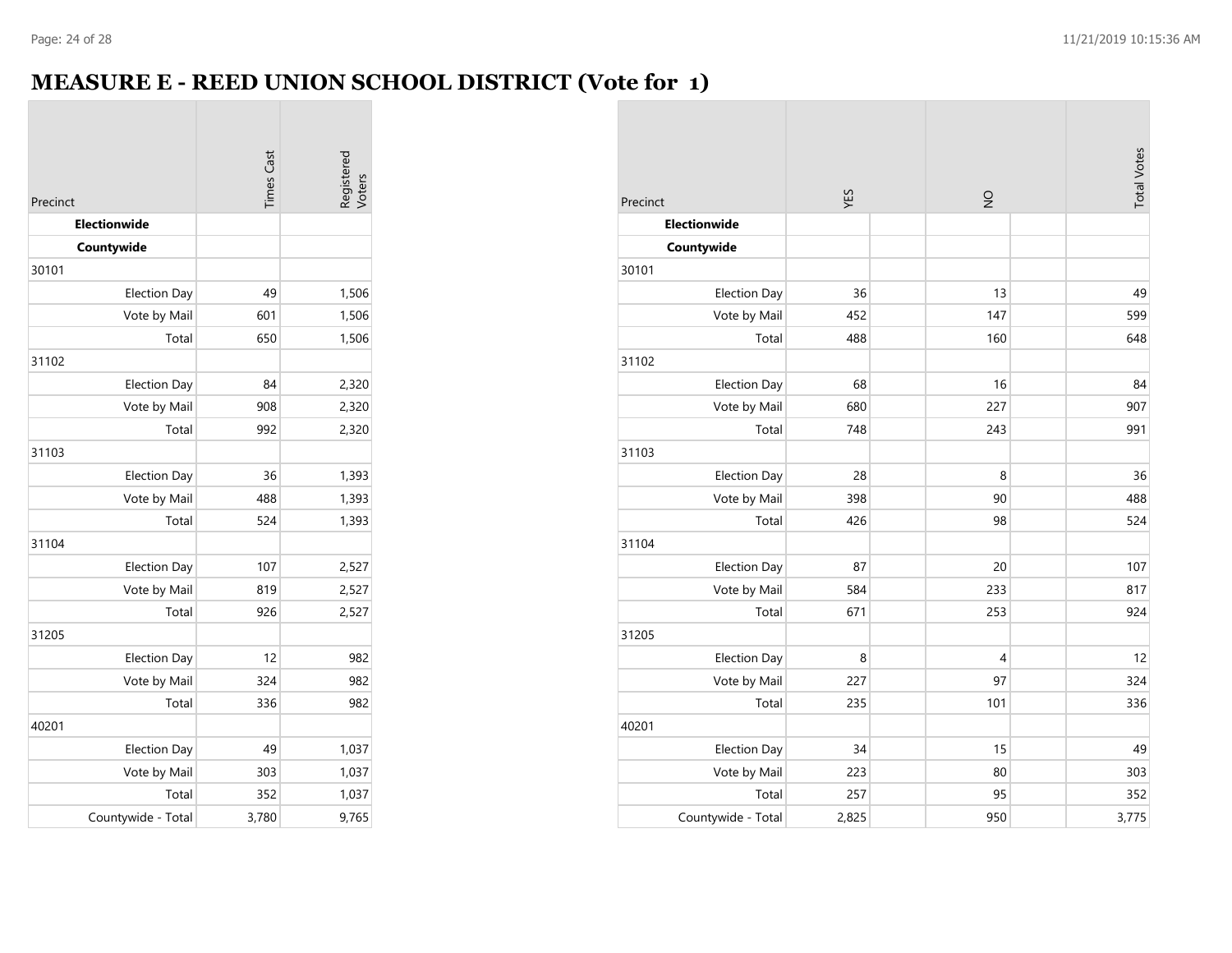m.

| Precinct             | <b>Times Cast</b> | Registered<br>Voters |
|----------------------|-------------------|----------------------|
| <b>Cumulative</b>    |                   |                      |
| Cumulative           |                   |                      |
| <b>Election Day</b>  | $\Omega$          | 0                    |
| Vote by Mail         | 0                 | 0                    |
| Total                | 0                 | $\Omega$             |
| Cumulative - Total   | 0                 | 0                    |
| Electionwide - Total | 3,780             | 9,765                |

| Precinct             | YES          | $\frac{1}{2}$ | <b>Total Votes</b> |
|----------------------|--------------|---------------|--------------------|
| <b>Cumulative</b>    |              |               |                    |
| Cumulative           |              |               |                    |
| <b>Election Day</b>  | $\Omega$     | $\mathbf 0$   | ი                  |
| Vote by Mail         | $\mathbf 0$  | $\mathbf 0$   | 0                  |
| Total                | $\mathbf{0}$ | $\mathbf 0$   | 0                  |
| Cumulative - Total   | $\mathbf{0}$ | $\mathbf{0}$  | 0                  |
| Electionwide - Total | 2,825        | 950           | 3,775              |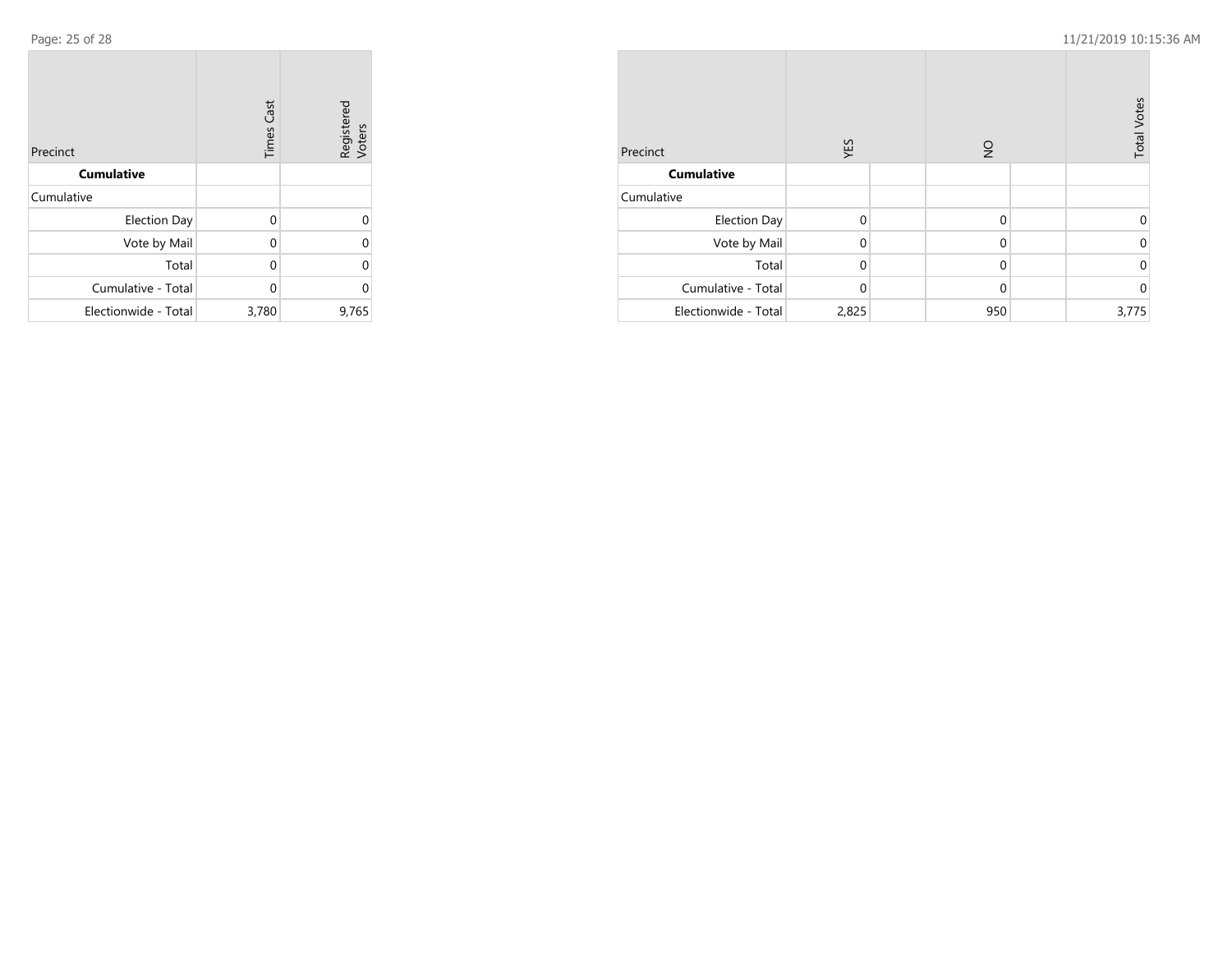### **MEASURE F - TOWN OF FAIRFAX (Vote for 1)**

| Precinct             | <b>Times Cast</b> | Registered<br>Voters |
|----------------------|-------------------|----------------------|
| Electionwide         |                   |                      |
| Countywide           |                   |                      |
| 20301                |                   |                      |
| <b>Election Day</b>  | 304               | 1,986                |
| Vote by Mail         | 554               | 1,986                |
| Total                | 858               | 1,986                |
| 20302                |                   |                      |
| <b>Election Day</b>  | 109               | 771                  |
| Vote by Mail         | 266               | 771                  |
| Total                | 375               | 771                  |
| 20303                |                   |                      |
| <b>Election Day</b>  | 219               | 1,533                |
| Vote by Mail         | 488               | 1,533                |
| Total                | 707               | 1,533                |
| 20304                |                   |                      |
| <b>Election Day</b>  | 107               | 707                  |
| Vote by Mail         | 256               | 707                  |
| Total                | 363               | 707                  |
| 20305                |                   |                      |
| <b>Election Day</b>  | 88                | 681                  |
| Vote by Mail         | 201               | 681                  |
| Total                | 289               | 681                  |
| Countywide - Total   | 2,592             | 5,678                |
| <b>Cumulative</b>    |                   |                      |
| Cumulative           |                   |                      |
| <b>Election Day</b>  | 0                 | 0                    |
| Vote by Mail         | 0                 | 0                    |
| Total                | 0                 | $\mathbf 0$          |
| Cumulative - Total   | 0                 | $\mathbf 0$          |
| Electionwide - Total | 2,592             | 5,678                |

| Precinct             | YES         | $\frac{1}{2}$    | <b>Total Votes</b> |
|----------------------|-------------|------------------|--------------------|
| Electionwide         |             |                  |                    |
| Countywide           |             |                  |                    |
| 20301                |             |                  |                    |
| <b>Election Day</b>  | 248         | 49               | 297                |
| Vote by Mail         | 439         | 105              | 544                |
| Total                | 687         | 154              | 841                |
| 20302                |             |                  |                    |
| Election Day         | 93          | 16               | 109                |
| Vote by Mail         | 198         | 63               | 261                |
| Total                | 291         | 79               | 370                |
| 20303                |             |                  |                    |
| <b>Election Day</b>  | 185         | 31               | 216                |
| Vote by Mail         | 391         | 89               | 480                |
| Total                | 576         | 120              | 696                |
| 20304                |             |                  |                    |
| <b>Election Day</b>  | 82          | 22               | 104                |
| Vote by Mail         | 178         | 69               | 247                |
| Total                | 260         | 91               | 351                |
| 20305                |             |                  |                    |
| <b>Election Day</b>  | 79          | 7                | 86                 |
| Vote by Mail         | 159         | 40               | 199                |
| Total                | 238         | 47               | 285                |
| Countywide - Total   | 2,052       | 491              | 2,543              |
| <b>Cumulative</b>    |             |                  |                    |
| Cumulative           |             |                  |                    |
| <b>Election Day</b>  | 0           | $\boldsymbol{0}$ | $\boldsymbol{0}$   |
| Vote by Mail         | $\mathbf 0$ | $\mathbf 0$      | $\mathbf 0$        |
| Total                | 0           | 0                | 0                  |
| Cumulative - Total   | $\mathbf 0$ | $\mathbf 0$      | $\mathbf 0$        |
| Electionwide - Total | 2,052       | 491              | 2,543              |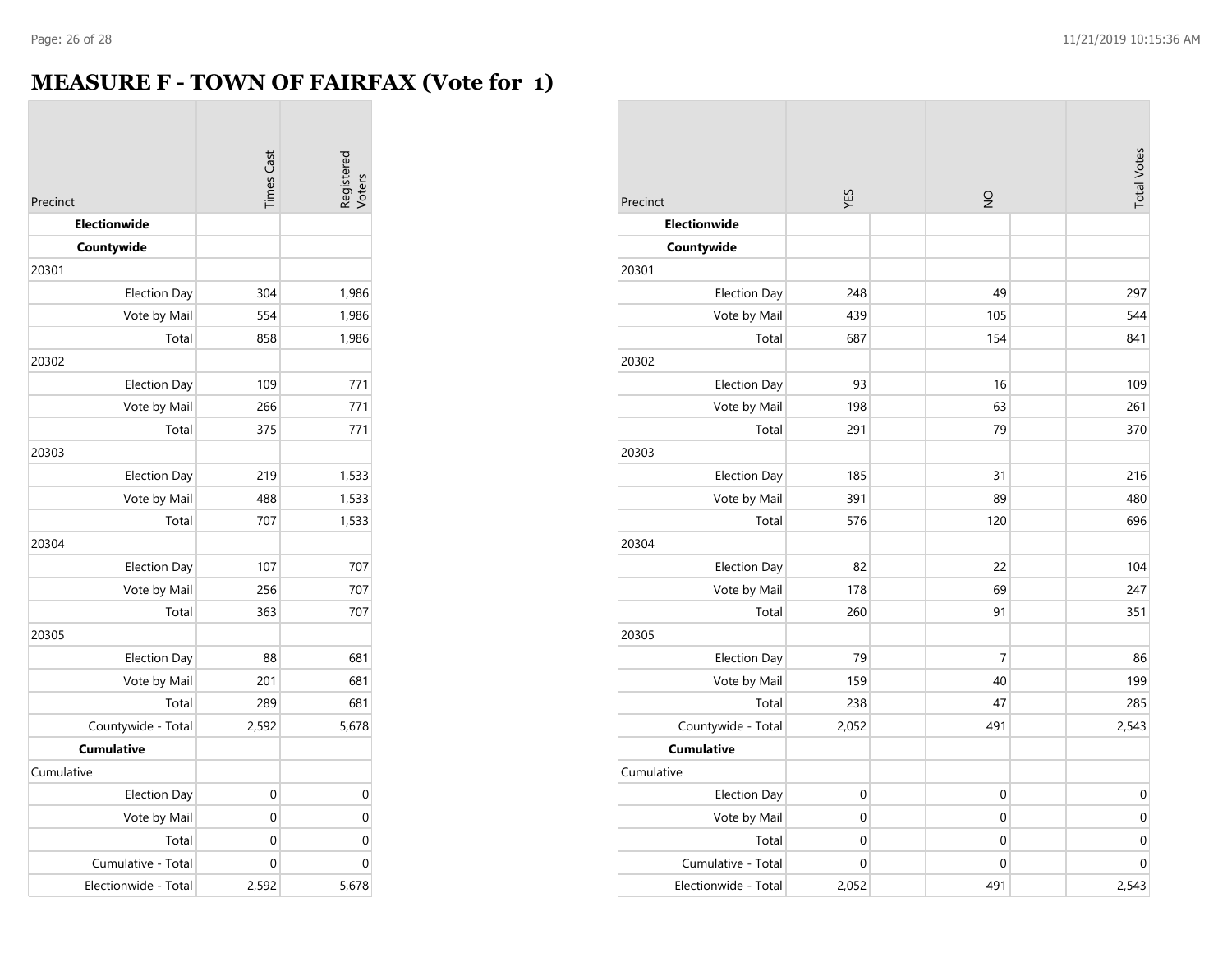### **MEASURE M - TOWN OF SAN ANSELMO (Vote for 1)**

| Precinct            | <b>Times Cast</b> | Registered<br>Voters |
|---------------------|-------------------|----------------------|
| Electionwide        |                   |                      |
| Countywide          |                   |                      |
| 20806               |                   |                      |
| <b>Election Day</b> | 277               | 2,357                |
| Vote by Mail        | 964               | 2,357                |
| Total               | 1,241             | 2,357                |
| 20807               |                   |                      |
| <b>Election Day</b> | 175               | 1,348                |
| Vote by Mail        | 522               | 1,348                |
| Total               | 697               | 1,348                |
| 20808               |                   |                      |
| <b>Election Day</b> | 215               | 1,465                |
| Vote by Mail        | 509               | 1,465                |
| Total               | 724               | 1,465                |
| 20809               |                   |                      |
| <b>Election Day</b> | 201               | 1,602                |
| Vote by Mail        | 545               | 1,602                |
| Total               | 746               | 1,602                |
| 20810               |                   |                      |
| <b>Election Day</b> | 108               | 856                  |
| Vote by Mail        | 266               | 856                  |
| Total               | 374               | 856                  |
| 20811               |                   |                      |
| <b>Election Day</b> | 128               | 1,413                |
| Vote by Mail        | 538               | 1,413                |
| Total               | 666               | 1,413                |
| Countywide - Total  | 4.448             | 9,041                |

| Precinct            | ΥES   | $\frac{1}{2}$ | <b>Total Votes</b> |
|---------------------|-------|---------------|--------------------|
| Electionwide        |       |               |                    |
| Countywide          |       |               |                    |
| 20806               |       |               |                    |
| <b>Election Day</b> | 126   | 150           | 276                |
| Vote by Mail        | 337   | 617           | 954                |
| Total               | 463   | 767           | 1,230              |
| 20807               |       |               |                    |
| <b>Election Day</b> | 66    | 109           | 175                |
| Vote by Mail        | 187   | 329           | 516                |
| Total               | 253   | 438           | 691                |
| 20808               |       |               |                    |
| <b>Election Day</b> | 98    | 116           | 214                |
| Vote by Mail        | 210   | 295           | 505                |
| Total               | 308   | 411           | 719                |
| 20809               |       |               |                    |
| <b>Election Day</b> | 98    | 102           | 200                |
| Vote by Mail        | 221   | 322           | 543                |
| Total               | 319   | 424           | 743                |
| 20810               |       |               |                    |
| <b>Election Day</b> | 40    | 66            | 106                |
| Vote by Mail        | 77    | 189           | 266                |
| Total               | 117   | 255           | 372                |
| 20811               |       |               |                    |
| <b>Election Day</b> | 45    | 83            | 128                |
| Vote by Mail        | 226   | 308           | 534                |
| Total               | 271   | 391           | 662                |
| Countywide - Total  | 1,731 | 2,686         | 4,417              |